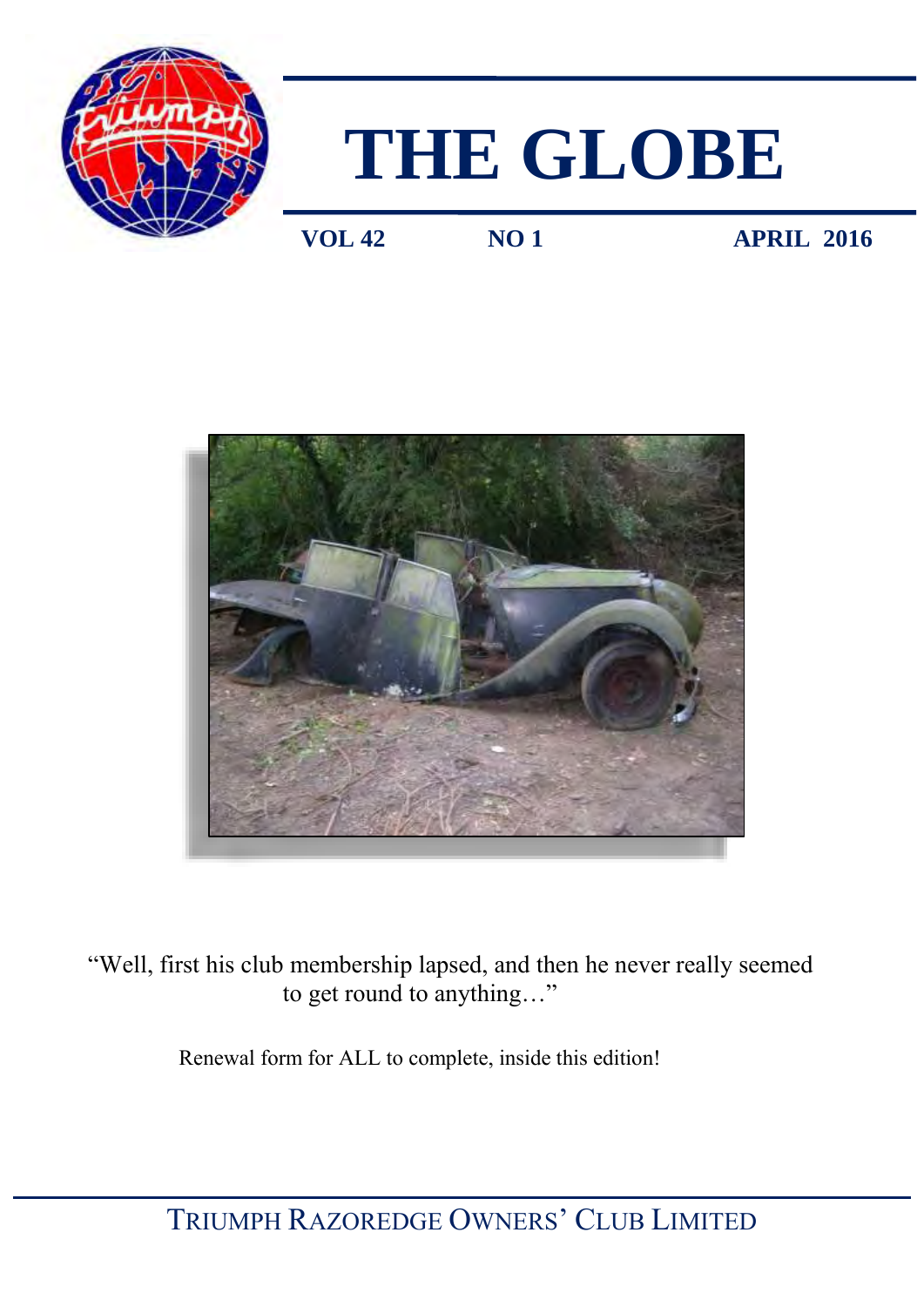### **REGISTRATION NO. 2886923 ENGLAND REGISTERED OFFICE: 9 WATER TOWER CLOSE, UXBRIDGE, MIDDX UB8 1XS**

[http://www.trocltd.com](http://www.trocltd.com/)

### **(Affiliated to the Federation of British Historic Vehicle Clubs)**

### **SPARE PARTS:** AVAILABLE TO PAID-UP MEMBERS ONLY. PLEASE BE CONSIDERATE AND TELEPHONE BETWEEN 18:00 - 21:00 HOURS UK TIME.

*Please Note that there is a similarly-named company, selling Roadster and other spares. To avoid error, please use the contact phone and email details shown in the magazine.*

### **BRAKES, STEERING, BACK AXLE, SUSPENSION Chris Hewitt ELECTRICAL AND EVERYTHING ELSE** Bob Hobbs

Always supply SAE when necessary. Cheques to be made payable to TROC Ltd.

### **Are you changing address in the near future? Please tell us! Email, write, or phone between 6 and 9pm, to Bob Hobbs, membership secretary.**

The Club Accounts and notes from the AGM were published in the April Globe. Members wishing to have a copy of the full Minutes of the *meeting should contact the Editor.* 

*The views expressed in The Globe are those of the writers and not necessarily those of the editor, nor those of the Triumph Razoredge Owners Club Ltd. Whilst every effort is made to ensure the accuracy of technical advice and information, such advice is heeded entirely at the member*'*s own risk and neither the Club nor any individual shall be in any way liable for injury, loss or damage resulting directly or indirectly from reliance on such advice or information. Triumph artwork reproduced by permission of British Motor Industry Heritage Trust. "THE GLOBE" is the official newsletter of TROC LTD.*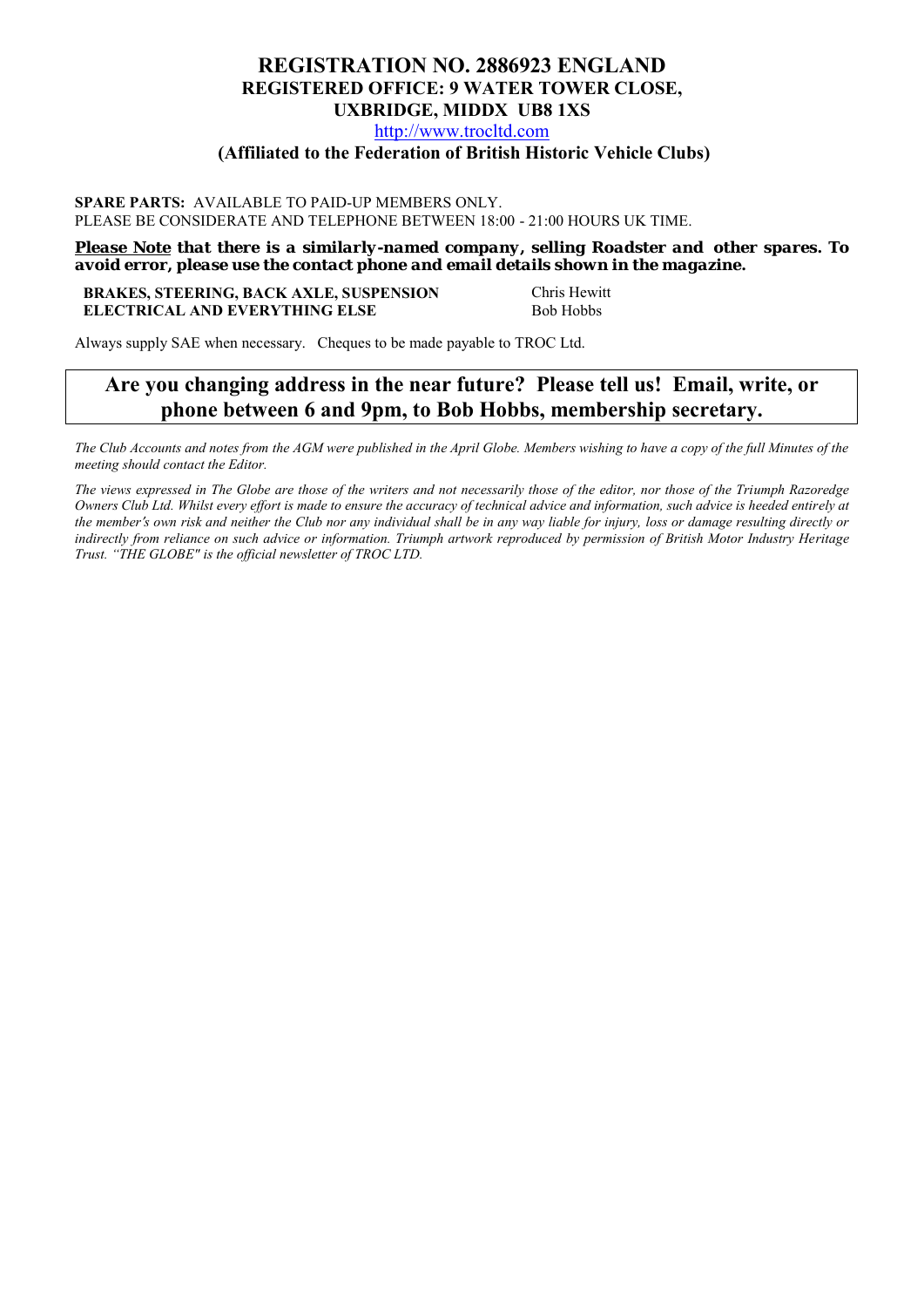### **EDITORIAL**

**Quite important**: the Federation of British Historic Vehicle Clubs is conducting a survey of as many classic car owners as they can reach, in order to have up-to-date facts and figures they can quote when lobbying the Government and the EU on our behalf. The FBHVC does have an impact, working on the boring-but-important bits and monitoring some of the stranger things officials come up with, and you'll find evidence of some of what they have achieved in this issue. We can all help by visiting the on-line survey site and spending ten minutes answering their questions. The questionnaire can be found at: **<http://tinyurl.com/zy3qyq2>** . If you have any problem reaching that survey site, email me [\(editor@TROCltd.com](mailto:editor@TROCltd.com) ) and I'll send you a link; or Google for FBHVC.

**If you are not an internet user and would still like to do the survey, phone me on 01304 812 511 any evening** (except Tuesdays) **between 6 and 9, and I can read you the questions and complete the form online for you; or I can post you a paper copy if you prefer.** The survey is open until the end of June.

*Extremely important:* **this issue includes your membership renewal slip. We need a** response from ALL members please, even if you pay by standing order, because we need to update our database of all known cars. *Please read the membership form carefully, and send us your details.* Please also check you are paying the correct amount. Many thanks. We really need your continuing membership, and reliable data about our cars. Prompt renewal is a BIG help.

Inside this edition, you'll find a report on the AGM and the financial statements. Any member wishing to have a copy of the official Minutes of the AGM, please contact the Editor.

On a personal note: I am now retired – not entirely by choice, but there it is – but I have been warned this doesn't necessarily give extra time for *anything.* Certainly, life seems no less hectic, and finding time to get the Globe out by the deadlines is not much easier than whilst working. It's a strange feeling, like you've been following mapped-out paths and roads for years, and now suddenly you're on open ground, and can walk any direction you happen to choose on that day. Getting to any place at all, however, still requires you keep putting one foot in front of the other. Everything has changed, but nothing is different.

How you can help: Drive-It-Day is coming soon: April 24<sup>th</sup>. If you are out in your car, PLEASE take a photo and send it to us. It would be very good to be able to have a round-up of Razoredge activity for the day. (Or, of course, any other day you're out and active.)

Finally, we hope many of you are planning to make it to Hatfield House on June 26<sup>th</sup> for the **Annual Club Rally.** If so, please note carefully the arrangements on page 3 (including a change of hotel for those coming to the dinner), and the map on the back cover of this issue showing which entrance to use.

*Editor* 

### **Our cover pictures for this issue:**

Front – About as sad as it gets.

Rear – Hatfield House plan for those attending the Rally. Lots of you, we hope!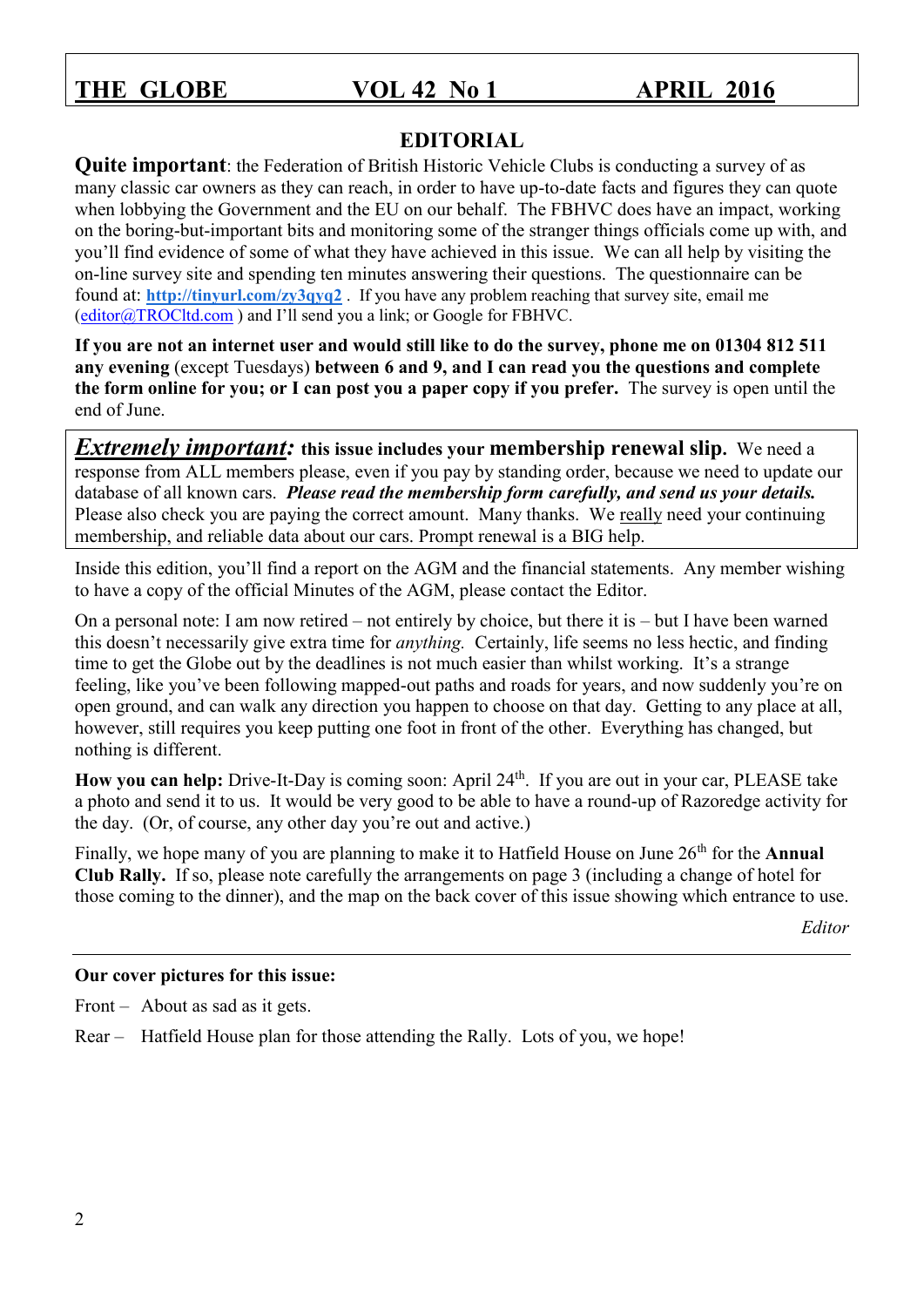### **ANNUAL RALLY 2016 AND ANNUAL DINNER - 26th June**

### **The Rally details**

The rally will start at 11am on Sunday 26<sup>th</sup> June at the site of the old Royal Palace, Hatfield house. We will NOT be using the normal public entrance but will gain access through a gate directly opposite the Hatfield railway station and then enjoy a short drive round the one way system through the park to the rally area itself. This is in the park just outside the formal gardens and right in front of the main entrance to the house. Members in modern cars will be parked on the tarmac of the adjacent staff car park which adjoins the rally site. Should you wish to see more you can do this by visiting their website which is: **<http://www.hatfield-house.co.uk/> .**

When you get to the entrance you will need to **show the front cover of an edition of the club magazine** to get in and to take advantage of our special group rates. We will have two choices for tickets: either for the Park and West Gardens (a formal garden surrounded by a massive yew hedge) at £7 per adult and £6 children; or for the Park, West Gardens and the house itself at £13 for adults, £8 children. If you buy park and garden only and decide later that you'd like to visit the house then the 'upgrade' is at the normal public rate of £8 from the nearby public ticket office.

Near to the rally site, through a gate, are shops, toilets and a restaurant. Dogs are allowed in the park (but not the house or West Garden). We hope to see you all there on the day at this fabulous location, but in the meantime if you have any questions then please do contact me (editor) using the details inside the front cover of the magazine.

## *The Hotel and Annual Dinner: CHANGES TO THE PLAN!*

No change for the rally itself, but there are for those staying the night before and the Annual Dinner.

After almost 400 years of providing rooms, food and shelter for travellers the White Horse Hotel at Hertingfordbury has fallen victim of the developers and is to be converted into a complex of flats. It will close just a few weeks before our planned booking.

However, in spite of being told that we are having to compete for hotel space with an International Frisbee competition as well as the usual flurry of June weddings, we am very pleased to announce that Tim Newing has been able to secure bedrooms and a private dining room for our event at the **Cheshunt Marriot Hotel**, nearby. We even get an exclusive bar area for those all-important pre-dinner drinks.

The hotel (postcode EN10 6NG) is just 12 miles (25 minutes drive) from Hatfield House, and the end of the car park will be sectioned off and reserved for the Triumphs so that the cars will be safe. The normal parking charge (even for members arriving in modern cars and parking in the normal spaces) will be waived. Rooms are £70 for double occupancy and £65 single, inclusive of full English breakfast. The use of the spa, Jacuzzi, gym and pool facilities are all included.

The Cheshunt Marriott are able to give us the same menu choices for the dinner and at the same price as before: £25 per head.

To book the hotel just phone 01992 451145 and then key 7638. This will take you through to Rhea or one of her colleagues and you will need to quote code **B38**. (If you had already booked the White Horse then by the time you read this, you should have heard from Tim Newing to check the details and your booking will have been transferred over. If not then let me know!)

Then please could you send **Tim Newing, Triumph Roadster Club Events**, 34 Stewkley Road, Wing, Leighton Buzzard, Beds, LU7 0NE, your choices from the menu below; together with your cheque for the meal (made payable to The Triumph Roadster Club Ltd) so that he can collate things for the kitchen before the event. Drinks to go with the meal can be ordered from the bar on the night and payment for those made direct to the hotel. We are very grateful to the Roadster club for taking on this task.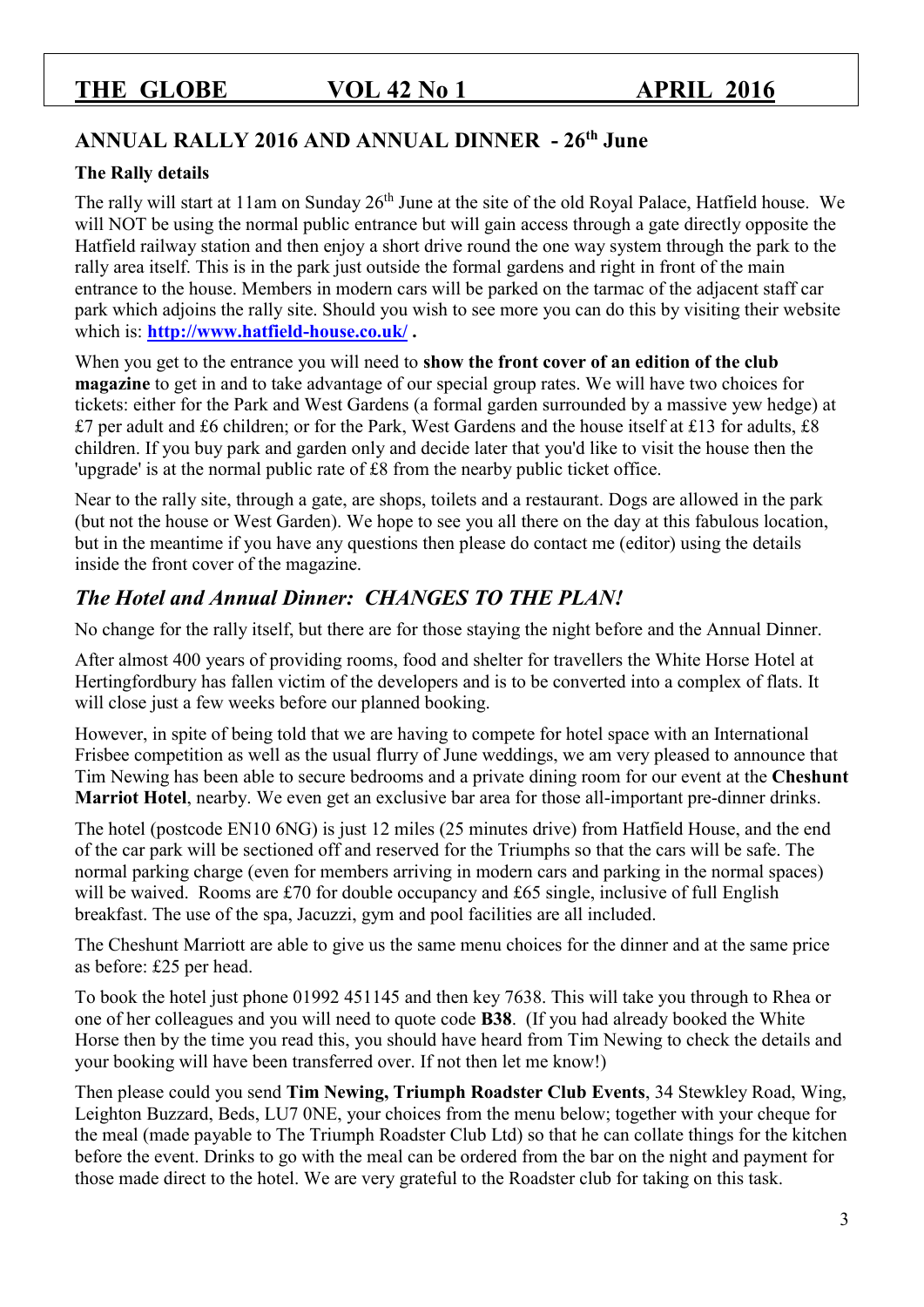We suggest you keep a record of your selections on the form below – no-one ever remembers when the meal arrives, and it can get very confusing!

### **Dinner Menu**

|    | Name of diner/s                                                                               | 1 | $\overline{2}$ | 3 |
|----|-----------------------------------------------------------------------------------------------|---|----------------|---|
|    | (Razoredge club)                                                                              |   |                |   |
|    | <b>Starters</b>                                                                               |   |                |   |
| 1  | Fantail Of Honeydew Melon, Seasonal Berry Compote (V)                                         |   |                |   |
| 2  | Ham Hock Terrine, Homemade Chutney, Petit Salad                                               |   |                |   |
| 3  | Classic Prawn Cocktail, Marie Rose Sauce                                                      |   |                |   |
| 4  | Leek And Potato Soup, Peppered Croutons (v)                                                   |   |                |   |
|    | <b>Main Courses</b>                                                                           |   |                |   |
| 5  | Chicken Supreme, Wrapped In Bacon, Pommery Mustard Sauce                                      |   |                |   |
| 6  | Scottish Salmon Supreme, Vine Tomato And Chive Butter Sauce                                   |   |                |   |
| 7  | Roast Sirloin Of Beef, Yorkshire Pudding, Caramelised Onion<br>Gravy, Fresh Horseradish Sauce |   |                |   |
| 8  | Baked Stuffed Sweet Pepper, Ratatouille Vegetables And Dressed<br>House Salad (V)             |   |                |   |
|    | <b>Dessert</b>                                                                                |   |                |   |
| 9  | Rich Chocolate Tart, Vanilla Chantilly Cream                                                  |   |                |   |
| 10 | Sharp Lemon Tart, Raspberry Puree                                                             |   |                |   |
| 11 | Apple And Cinnamon Crumble, Vanilla Custard                                                   |   |                |   |
| 12 | <b>Assorted Cheese &amp; Biscuits</b>                                                         |   |                |   |
|    | <b>Followed by</b>                                                                            |   |                |   |
|    | Tea/coffee and chocolate mints                                                                |   |                |   |

We are arranging an opportunity for member's cars to be photographed individually in front of the House; and an electronic copy of the photograph will be emailed to you free of charge, or a framed or unframed print will be offered at cost price. Further details will follow in the June Globe – but if you're not there, you can't share. *Do mark the date in your diary!* Sunday 26<sup>th</sup> June. That is earlier than our normal July date.

### **The Hatfield House entrance to use for the Rally is shown on the back cover of this magazine!**

The Sat Nav setting is **AL9 5AE** and this will take you to a spot on the A1000 (Great North Road) where you'll find, right opposite Hatfield Station, an impressive statue on a huge plinth, and big wrought-iron gates. That's where we go in; *please keep the speed right down at all times in the park.*

It is also a pedestrian entrance, and there will be tourists, children and dogs roaming free.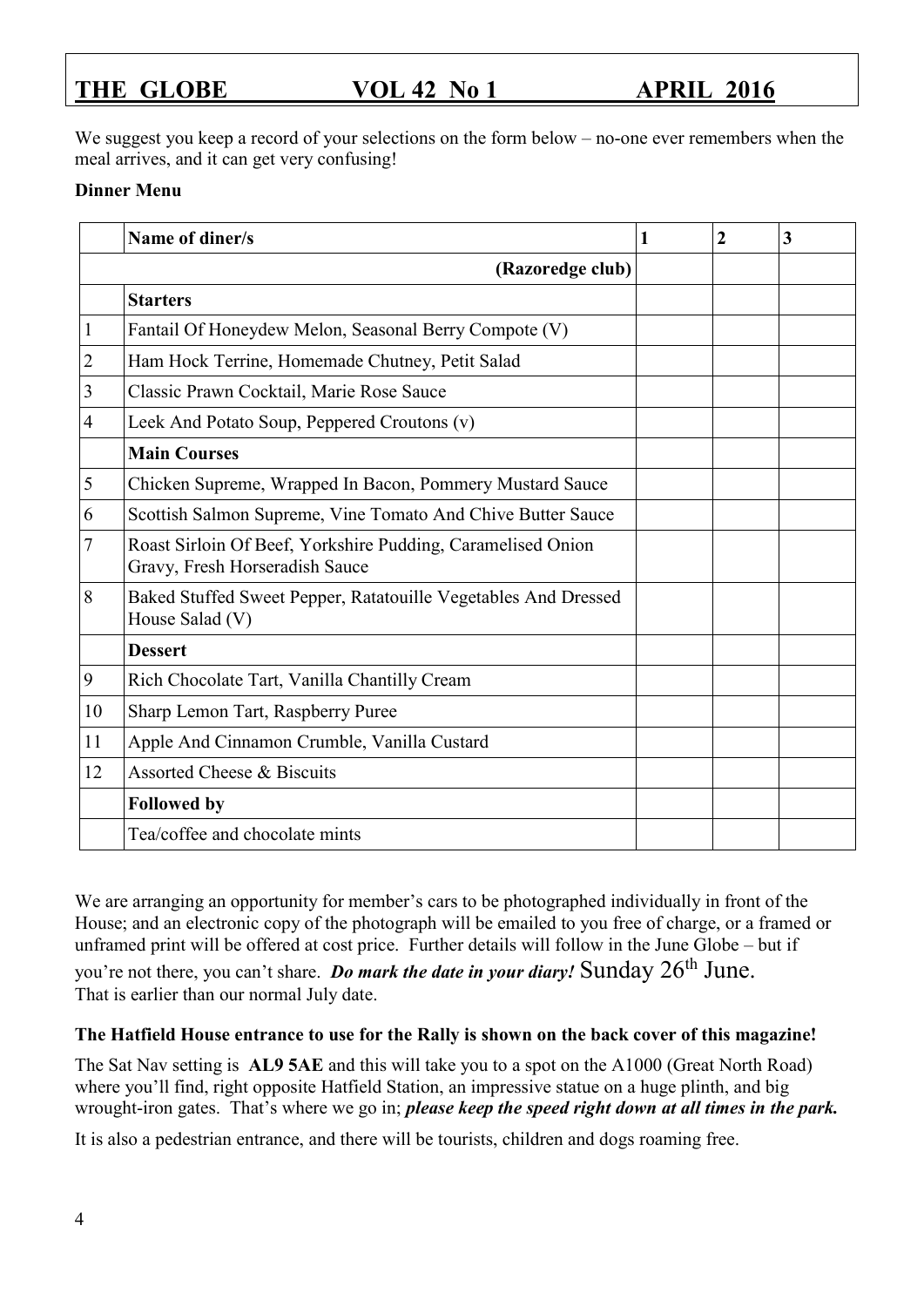# **TRIUMPH RAZOREDGE OWNERS' CLUB FORTIETH ANNUAL GENERAL MEETING**

SUNDAY MARCH 13th 2016

### **Notes from the Meeting**

We convened at 10:30 in the Bettman Suite at the Coventry Motor Museum; very appropriate, since Siegfried Bettmann (1863-1951) was the founder of Triumph, as well as being Mayor of Coventry in 1913.All the Committee members, as listed on the inside cover of the Globe, were present; with the exceptions of Tom Robinson (abroad) and Irving Dalton. We were also pleased to see an increased number of other members present.

**Chairman Chris Hewitt** opened the meeting, remarking on the welcome increase in attendance at the meeting, and reflecting briefly on a positive year for the Club.

**Bob Parsons**, wearing the first of his two hats as **Secretary**, reported that all our due Companies House registrations were up to date. He requested and obtained a vote to end the category of Associate Membership – originally created for people who did not have a Razoredge car and therefore would not need parts, but wished to be members of the Club for some other reason, at a slightly reduced membership fee. The reason is that in reality, the spares service pays for itself and is self-sustaining, but even at full normal rates the membership fees do not cover the costs of printing, postage and insurance (see Treasurer's Report, below). (Existing Associate Members will continue as such.)

**Colin Copcutt** guided us through the reasons behind the revision to the **club Constitution**. The last revision was many years ago, and several items had become out of date. There was some discussion of our insurance status, and the Committee was able to reassure questioners that we are fully covered. The new constitution was unanimously adopted.

Arising from that item, it was clarified that the new company (TROC ltd) we created last year was in response to a new venture which had been set up by some of the Roadster members, naming themselves the Triumph Roadster Owners' Club. We saw a need to prevent the possible confusion which could result if they chose to use the initials, matching ours, so we have staked our claim first. It involves minimal expense, and does not affect the normal operation of our club.

Your Editor's report followed, in which the six editions of the past year had been successfully produced, a little closer to the intended deadlines at the start of each of the even-numbered months. It is hoped the timing will continue to improve.

Two news items from the Editorial front: a complete set of Globes, from issue 1 in 1975 right up to the present day, has been donated to the Club by member Craig Pillans, from Louth in Lincolnshire, whose eyesight has sadly now reached the stage where the documents are of no use to him. These will now be held as a valuable archive by the Editor, and will be available to answer questions, to create a history of the Club, and as a resource of items for future editions of the Globe to reproduce. There was a unanimous vote of thanks to Craig for his thoughtful gift.

Secondly, it was reported that we have been having problems with the emailing of electronic copies of the Globe. For some reason emails sent to a number of recipients, with the magazine attachment, are not always getting through; and on some occasions we have had no notification of these fails. We also have one email address which doesn't seem to work at all. We are working to resolve these problems.

**Bob Hobbs** reported on **membership**: our gradual decline in overall numbers has continued, and very few of the members who have left during the past two or three years have re-joined. We now have 110 UK members, 20 overseas, plus four associate members and four honorary members. Each month we have one or two new members, sometimes taking over existing cars, and sometimes with cars new to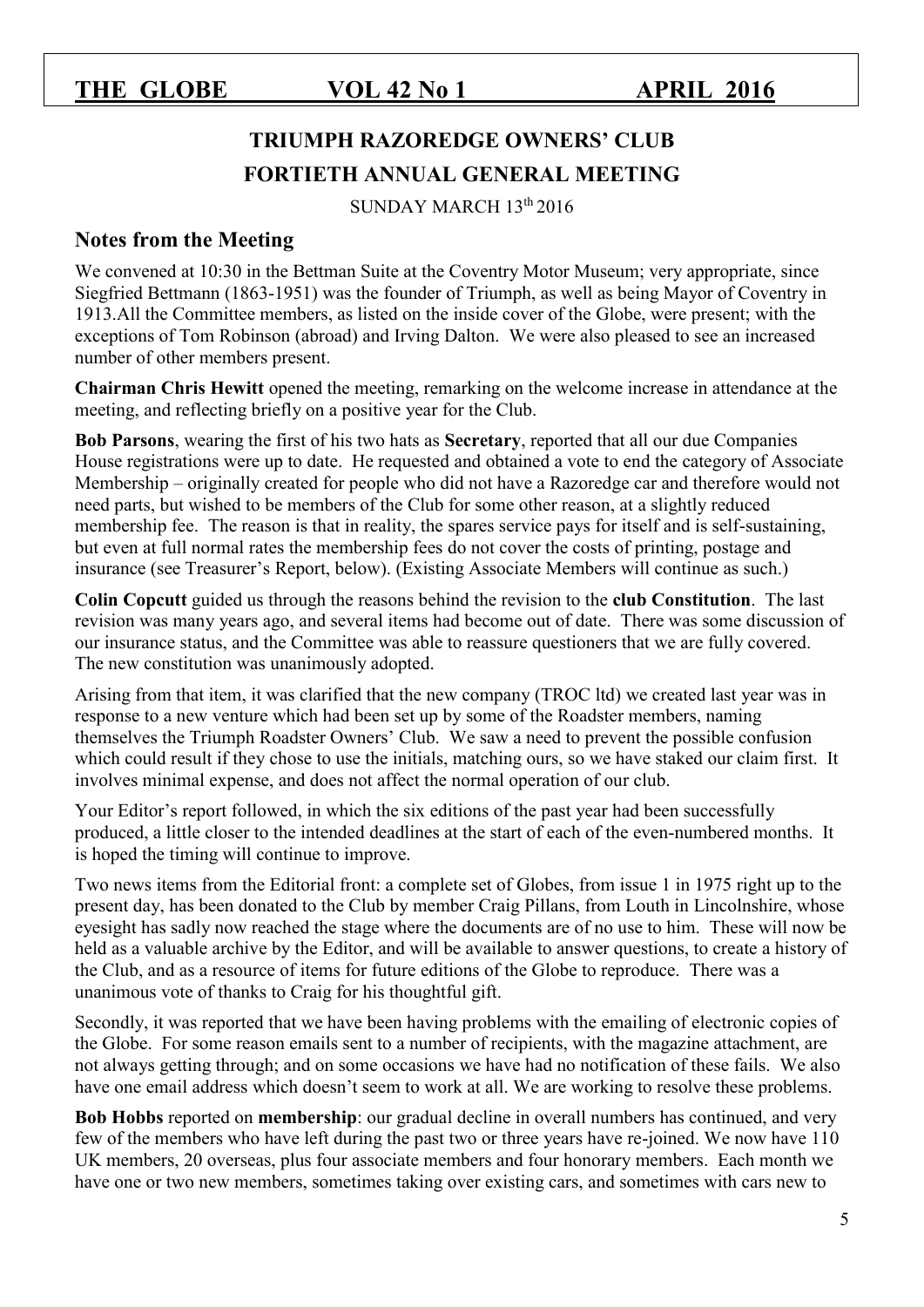the club; but they do not quite balance the number who leave each year as the membership fees become due.

There was concern expressed about the tendency of some to allow their membership to lapse, and then re-join a few years later when they next need parts. Because we have regular outgoings and costs to meet, these people are allowing others to keep the club going for them without contributing their share; but there appears to be little we can do about this problem. There was also concern about members buying spares on behalf of non-members, who are also not contributing their share towards the continuing existence of the Club.

Methods of payment: we continue to have PayPal, and last year we added the facility to accept payments by credit or debit card, over the phone. There are costs associated with this route (£7 per month, plus 2.75% on each payment), but it was agreed that these costs are justified by the convenience to members and the more efficient payment and despatch of spares, especially in view of the possible withdrawal of payment by cheque at some point in the future.

The **Spares secretaries' reports** showed the usual slow but steady turnover of parts. There were no items in critically short supply, but some items the Club will need to have re-manufactured in the near future, and some of those are quite expensive; but it was clear that where it's necessary to spend in order to maintain stocks, that's what the fund is for. We also needed more track-rod tubes to be made up; and one item of concern was that the engineer we have been using to rebuild steering columns has stated an intention to retire in a year or so. During the year, £3,048 had been spent purchasing 'new' spares, and £10,754 worth of spares had been sold to members (see Accounts, following). Our spares account funds in the bank had recovered by over £1,500 after the large expenditure of 2014 on reorganising our spares storage. This is a healthy picture.

Bob Parsons gave the **Treasurer's Report**. The pattern of previous years was seen again: the Spares account is strong and healthy, with a large balance in the bank; but the General account had a deficit, because of slowly-declining membership income and steadily-rising costs for the printing and postage of the Globe newsletter. The Spares account had subbed money to sustain the General Account on two occasions, to a total of £3,870, and only part of the loan of £1,000 in 2014 had been repaid. The club finances are healthy, but the General account is not self-sustaining in the way we would like.

There was a suggestion from the floor that we made an immediate further rise of membership fees, observing that the Club gives better value for lower fees than many similar classic car clubs. Other members spoke to express appreciation of the value given. It was however pointed out that in fairness to all members, if a further rise is proposed, we should notify members in advance so that they can express a voice, as we did last year; but that the Committee would have to consider this possibility for next year. Ways of reducing the costs of production of the Globe would also be investigated. The accounts were accepted and approved.

**John Bath** gave the Historian's report, including mention of changes in the arrangements for providing 'Birth Certificate' details for cars as covered in the February Globe. He had been successful in publicising the Club's 40<sup>th</sup> anniversary year in Triumph World, and there was a further article promised.

**Elections of Officers:** all existing committee members were prepared to continue for the year ahead, and were unanimously elected *en bloc*.

There was no other business. Details of next year's meeting will be published in the Globe in due course.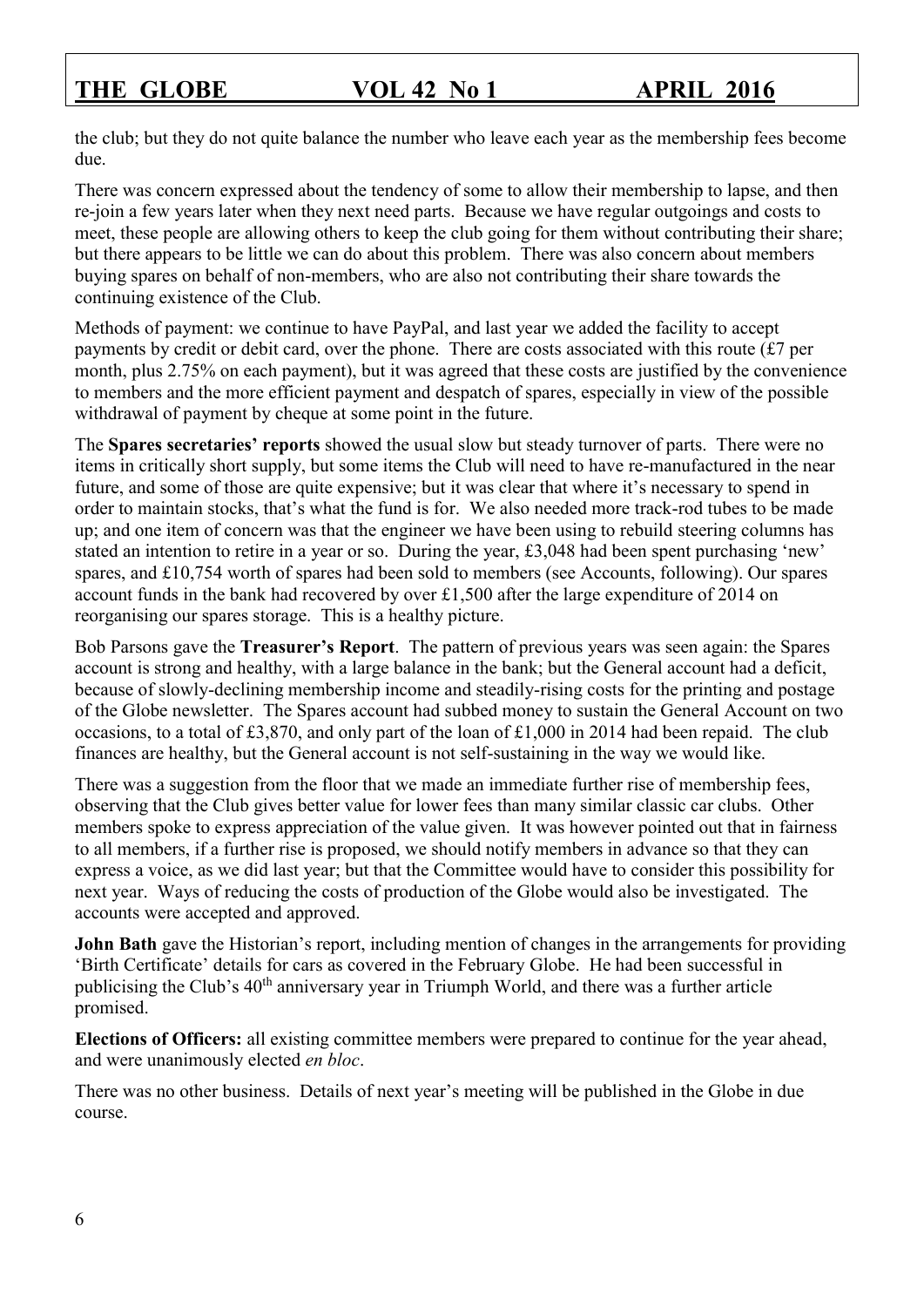| <b>GLOBE</b><br><b>THE</b>             |                            |                                                                                          | <b>VOL 42 No 1</b>                                                                            |                                   |                                                       |                                           |                                      |                           |                       | <b>APRIL 2016</b>                                                                          |  |
|----------------------------------------|----------------------------|------------------------------------------------------------------------------------------|-----------------------------------------------------------------------------------------------|-----------------------------------|-------------------------------------------------------|-------------------------------------------|--------------------------------------|---------------------------|-----------------------|--------------------------------------------------------------------------------------------|--|
|                                        |                            |                                                                                          |                                                                                               |                                   |                                                       |                                           |                                      |                           |                       |                                                                                            |  |
| 2015                                   | £ 1,704.95                 |                                                                                          | 4,179.25<br>$\ddot{\mathbf{z}}$                                                               | 3,870.00<br>$\ddot{\mathbf{z}}$   | 44                                                    | $\frac{60}{2}$<br>44                      | 44                                   | $\overline{\overline{z}}$ |                       | 9,771.13<br>$\frac{8}{10}$<br>44<br>щ                                                      |  |
| $\tilde{a}$                            | £ 2,413.06                 |                                                                                          | £4,854.15                                                                                     | £ 2,143.94                        | <u>ය</u><br>Щ.                                        | o<br>M<br>44                              | $\frac{10}{2}$<br>44                 | Έ                         |                       | £9,513.42<br>$\frac{1}{2}$<br>44                                                           |  |
| ACCOUNT 2014 and 2015<br><b>INCOME</b> | Money at Bank 1.1.14+15    | (ind joining tee for new members)<br>(128) Ord Members<br>Subscriptions<br>$\frac{1}{2}$ | (4) Assoc Members<br>(25) O.S Members<br>(4) Hon Members<br>138 (161)<br>g<br>$\ddot{ }$<br>4 | Contribution from TROC Spares A/C | Mayflower Club Rally contribution                     | Adverts / DVLA Car Registration           | Sales of mugs, badges + diagrams etc | Repayment of deposit      |                       | <b>Bank</b> interest                                                                       |  |
| <b>TROCLTD GENERAL</b><br>2015         | 4,660.82<br>ц<br>4,776.46  | 934.12<br>86.14<br>щ<br>щ<br>181.64<br>1,317.47                                          | 300.00<br>870.00<br>щ<br>ц<br>1,000.00<br>君                                                   |                                   | 385.00<br>Б<br>щ<br>385.00<br>Б                       | 80.26<br>щ<br>73.15                       |                                      | 13.00<br>щ<br>13.00       | $13.00$<br>ц<br>81.75 | 2,428.79<br>9,771.13<br>7,342.34<br>щ<br>щ<br>$\omega$<br>1,704.85<br>9,513.42<br>7,808,47 |  |
| 2014                                   | щ                          | щ<br>щ                                                                                   | щ                                                                                             |                                   | щ                                                     | щ                                         |                                      | щ                         | щ                     | щ<br>$\omega$<br>$\boldsymbol{\omega}$                                                     |  |
| EXPENDITURE                            | Globe printing and postage | Meeting + Rally costs<br>Stationery + postage                                            | Repayment of temp loan to<br>Gift / Donation / Bequest                                        | Spares A/c                        | Web design + maintenance<br>Repayment of Subscription | FBHVC Membership +<br>DVLA Investigations |                                      | Company Hse Registration  | Bank charges          | Money at Bank 31.12.14 + 15.<br>Sub trial                                                  |  |

 $\mathbf{z}_7$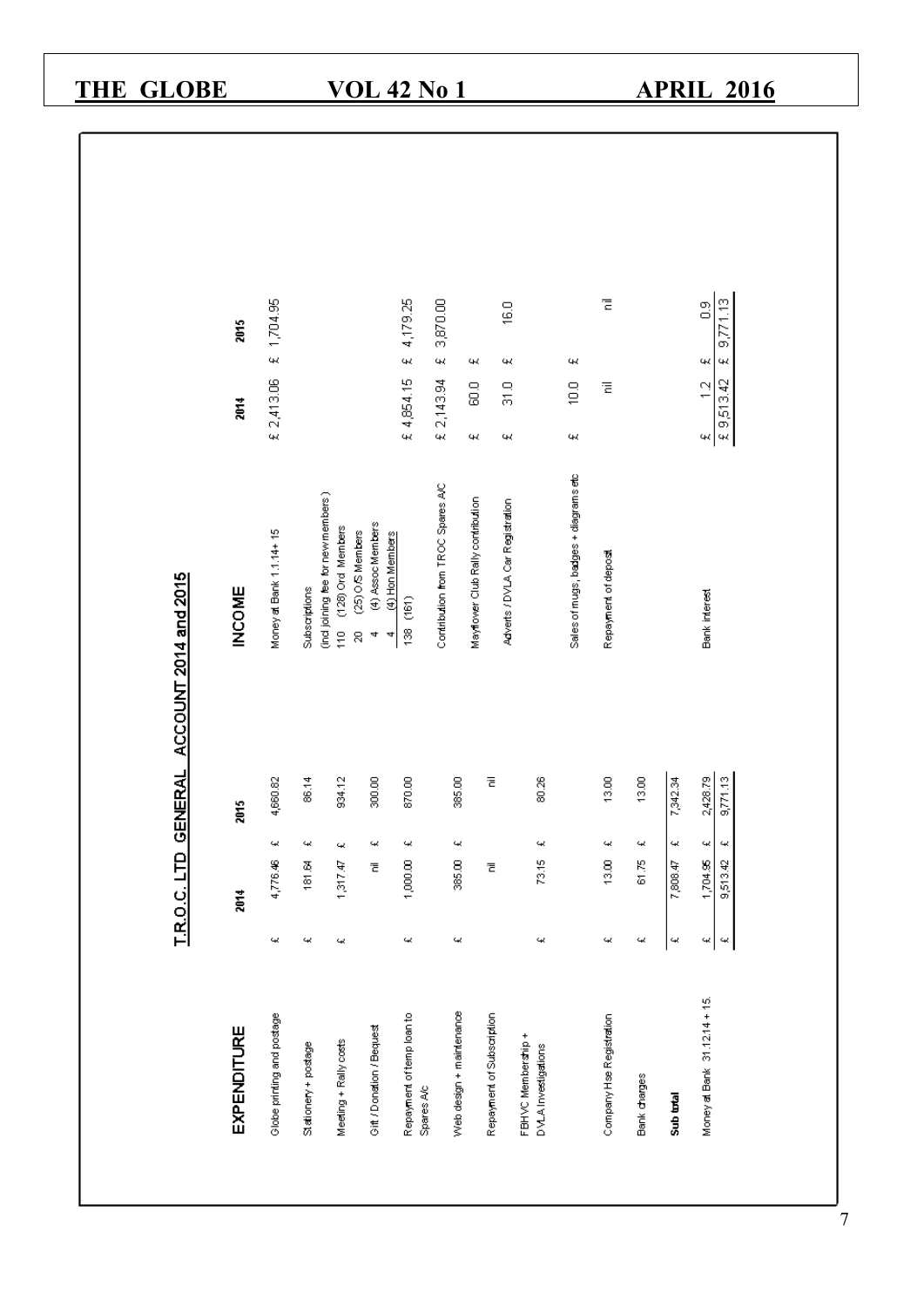# **APRIL 2016**

| <b>EXPENDITURE</b>                                      |          | 2014             |          | 2015             | <b>INCOME</b>                                       |                      | 2014                   |      | 2015                 |
|---------------------------------------------------------|----------|------------------|----------|------------------|-----------------------------------------------------|----------------------|------------------------|------|----------------------|
| Spares Purchased                                        | 46       | 4,881.34         | 44       | 3,048.6          | Money at Bank 1.1.14 & 15.                          | $\mathbf{Q}$         | 26,975.42              | 44   | 18,467.4             |
| Postage                                                 | 44       | 1,414.61         |          |                  | Spares Sales                                        | 44                   | 9,453.9                | 44   | 10,754.6             |
| world pay charges<br>Transport costs                    | щ        | 214.9            | 92 92 92 | 748.8<br>198     | From Gen A/C for spares sales                       |                      | Έ                      |      | Ē                    |
| Manuals, Stationery & stamps                            | 94       | 466.7            | щ        |                  | Postage for spares sales                            | 94                   | 1,414.6                | 94   | 743.0                |
| Rally tent, banner & sound system                       |          | Έ                |          | Έ                |                                                     |                      |                        |      |                      |
| Spares storage building works                           | 41       | 10 000.00        | 41       |                  | Members credits on goods                            |                      | Έ                      |      | Ē                    |
| Refund on deposits                                      |          | Έ                | 41       | 437.2            | Temporary loan from ND 1 A/c repaid                 | $\ddot{\phantom{1}}$ | 1,000.0                | 44   | 870.0                |
| Companies Hse Registration                              | щ        | <b>GSO</b>       | 41       | $\frac{1}{2}$    | Donation                                            |                      | Έ                      |      | 글                    |
| Liability Insurance                                     |          |                  |          | 761.5            |                                                     |                      |                        |      |                      |
| Directors Liability Insurance                           | 96 96    | 764.0<br>424     | 41 41    | 438.0            |                                                     |                      |                        |      |                      |
| Leaving gift                                            | 94       |                  | 44       | 134.9            | <b>LOTA</b>                                         | щ                    | 38,843,94              | Ļ٧   | 2955.                |
| subs<br>Transfer to Gen A/c loan<br>Transfer to Gen A/c | 90 90 90 | 2,143.94         | 90 90 90 | 3,870.0<br>329.0 |                                                     |                      |                        |      |                      |
| <b>MIOLE</b>                                            |          | 20,376.53        |          | 9,935.9          |                                                     |                      |                        |      |                      |
| Money at Bank 31.12.14 & 15                             | 4        | 18,467.41        | щ        | 20,029.19        | $31.12.15$<br>$1.1.15$<br>STOCK AT COST<br>31.12.14 | 91 91                | 64,945.38<br>66,285.00 | 40 H | 62,775.0<br>64,945.3 |
| <b>W101</b>                                             | 42       | <b>16 CPH 8C</b> | 4        | 29,965.13        | 1.1.14                                              |                      |                        |      |                      |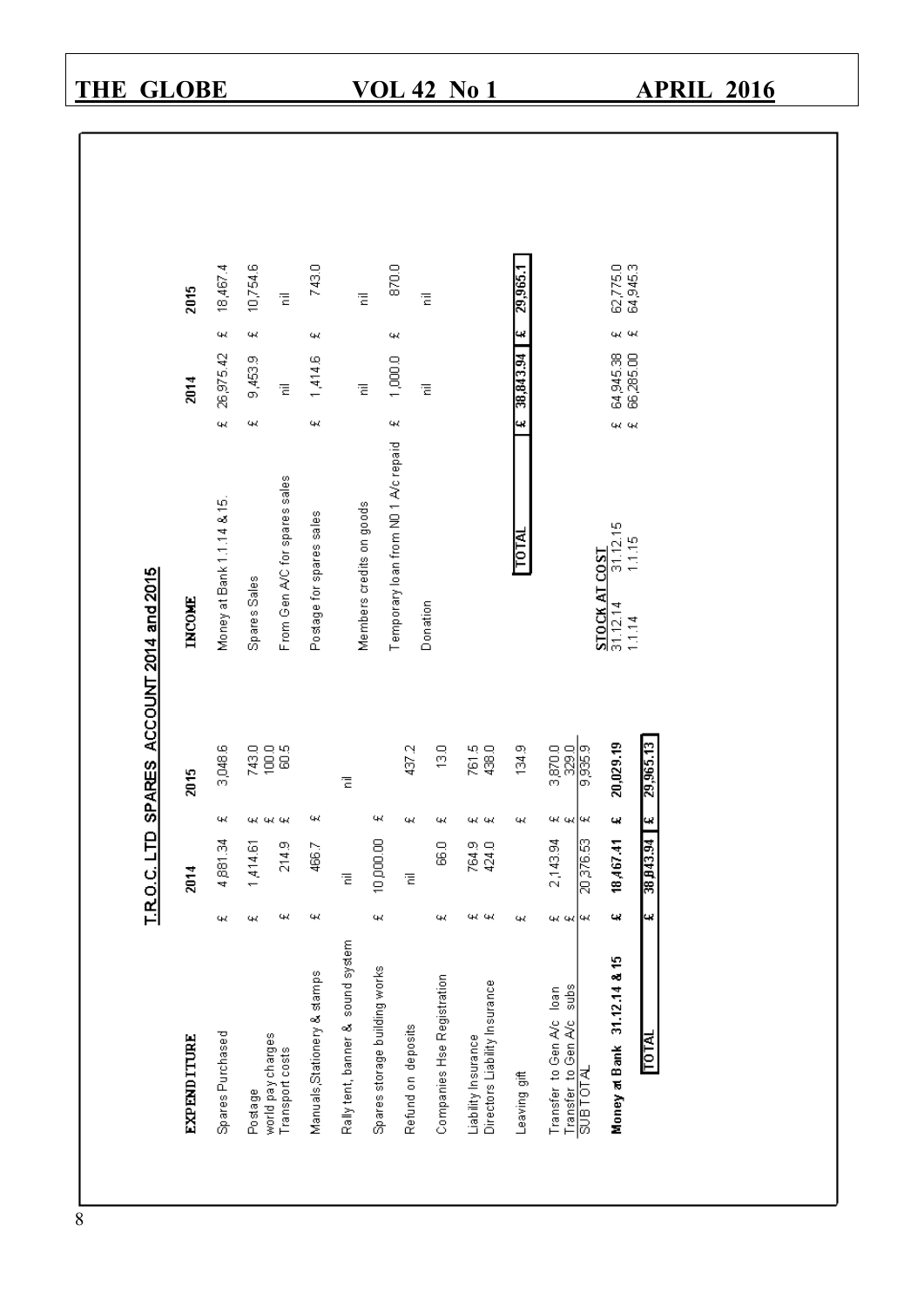### **THE INTER-CROSSING ROADS OF CARS AND PEOPLE**

Very often we have requests from people who once owned a Razoredge and who would like to know what has become of the car since they parted from it, because these cars leave a hole which is hard to fill; but usually, there is little we can tell them. The date when one was exported to Bayberry, Ohio; for another, the date of last registration, twenty or thirty years ago; for many, nothing at all.

On this occasion, however, we can trace the intertwined histories of several cars and owners over the last forty or more years. Our first story is one familiar to several members, and which motivates the owners of many dearly-loved classics: the memorable family car of our childhood, which calls out to us as we become adults and car-owners ourselves.

Towcester freelance photographer Paul Howard has, after 51 years, has achieved one such personal goal. When Paul was just 5 years old, in 1961, his father Geoffrey Howard who then worked as an



engineer at the Plessey electronics factory in the town bought a prestigious Triumph Town and Country Saloon to replace their little Austin 7, which by that time was sitting redundant and rusting on waste ground opposite their tiny rented house in Park Street, where Paul and his little friends would play and imagine driving and fixing the old Austin.

Finally the old car was towed away and the shiny Triumph stood in its place. Paul would happily clean and polish the large chrome headlamps, radiator and hubcaps. He would sit on the sweeping running boards imagining that he was on holiday somewhere near the seaside.

Left: Paul's father Geoff in the proud new car; right, Paul and his brother Peter in the deep snow of winter 1963.

Unfortunately soon after his father Geoff bought the car he was diagnosed with cancer and spent most of the next two years in the Westminster hospital in London. Paul's dreams of going on holiday in that lovely old classic car with its ash



woodwork and green leather seats never happened because four days after Paul's 7<sup>th</sup> birthday in May 1963 his father died leaving his mum a widow, who now had to support him and his elder brother with hardly any support then from the government. Because his mother Iris couldn't drive, the car was given away to an uncle and Paul watched it being driven off down the street, never to see it again. In his 7 year-old mind he told himself that one day he would drive one himself.

The memory of that lovely car was engraved in Paul's mind and when he started his photography business in Towcester in 1983 he bought a kit car replica of an old Ford Model T which he used to take brides to church in, also he regularly took his two young children to school in it, much to their mates' surprise. The love of old cars was never far away. Since then Paul has had a series of different old cars, which he has used for his wedding business with great success, but the memory of being able to drive a 1950s Triumph Renown had still not been fulfilled.

That was up until last year. While browsing on an auction site on the internet Paul came across an advert for a gorgeous 1951 silver-grey Triumph Renown that a wedding car hire company, down near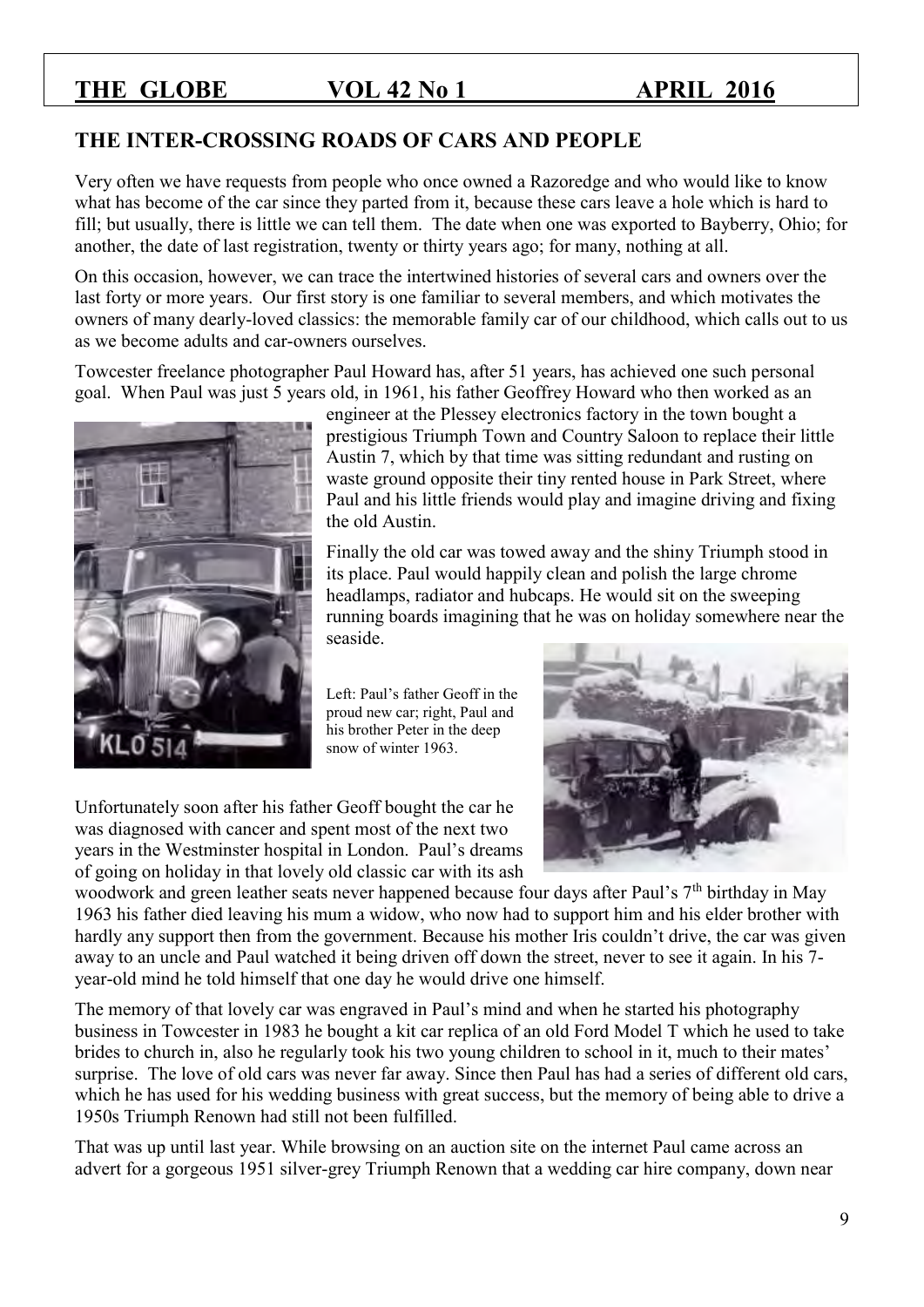Gatwick, was selling. This was Brian Goodman, a TROC member, whose wedding cars included Rolls-Royces, an Austin Sheerline, Humbers and a Daimler amongst a total fleet of 26 cars – impressive company. Due to ill health he was selling some off. This one, he told Paul, had featured on the BBC Antiques Roadshow a few years ago, and he had a photo of one of the presenters standing next to the open car door.

Paul couldn't wait for the 6-day auction to finish, so he contacted the owner direct and asked him what price he wanted for it. A provisional deal was struck and within 14 hours Paul and his wife Rebecca were watching two large metal gates slowly automatically open (always impressive!) leading to a gravel drive and the owners home. There stood in front of the large house was a gleaming silver car that evoked so many different happy and sad memories from over half a century ago.

After the seller took Paul for a spin in the car, it was really a foregone conclusion that it would be coming back home where Paul would be the proud new owner of the car he had wanted for so long. A "Triumph" in more than one sense.

It has now been used again occasionally for local brides for their weddings, along with Paul's 1959 Retro red and white Vauxhall Victor.

Paul was not only the photographer at his son's wedding at the end of last year but he took his new daughter in law to the wedding in the Triumph (as you can see the photo of the car in the setting sun).





His web site is www.paulhoward.co.uk and there are more images there for readers who would like to follow up.

The photo on the left which shows Paul standing next to his new car on the yellow lines is where he lived back in 1961, and the waste ground where the original Austin and then Triumph stood is now the newish buildings on the right of the photo.

Meanwhile, in the February Globe we recounted the story of WHK 467, TDC 1507, currently being restored by member Andreas Wernli and a class of students at Technische Berufsschule, Zurich. This car was owned first by a Dr Sanger, who bought it new in 1953; then by Peter Whittingham, of Whittinghams in Rochford, Essex, which still exists today; and then by Jim Fincher, friend of our Club Historian John Bath. It was John who pieced together the car's story as shown in the February Globe, and now he has some fascinating further pictures of the car during Jim Fincher's ownership in the 1960s, contemporary with Paul Howard's childhood memories recounted above.

Amongst them, amazingly, are pictures of the car standing on the same Whittingham's forecourt which we showed in the February issue.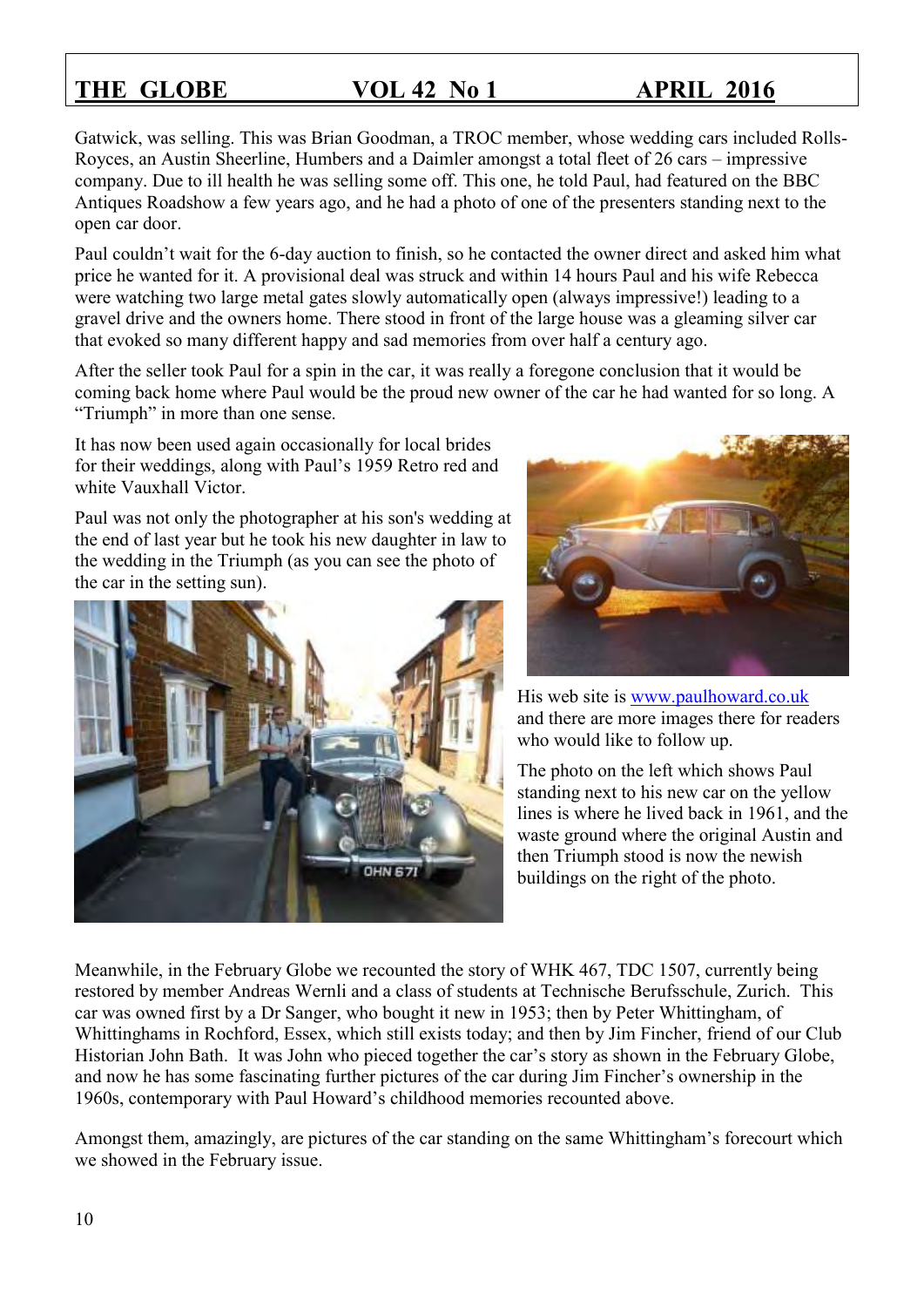Then (1972)…











Notice the wing mirror extensions for visibility when towing a caravan, folded in here in order to negotiate the field gateway at Berry Barton Farm, Branscombe, Devon – a regular holiday venue for the Fincher family from 1958.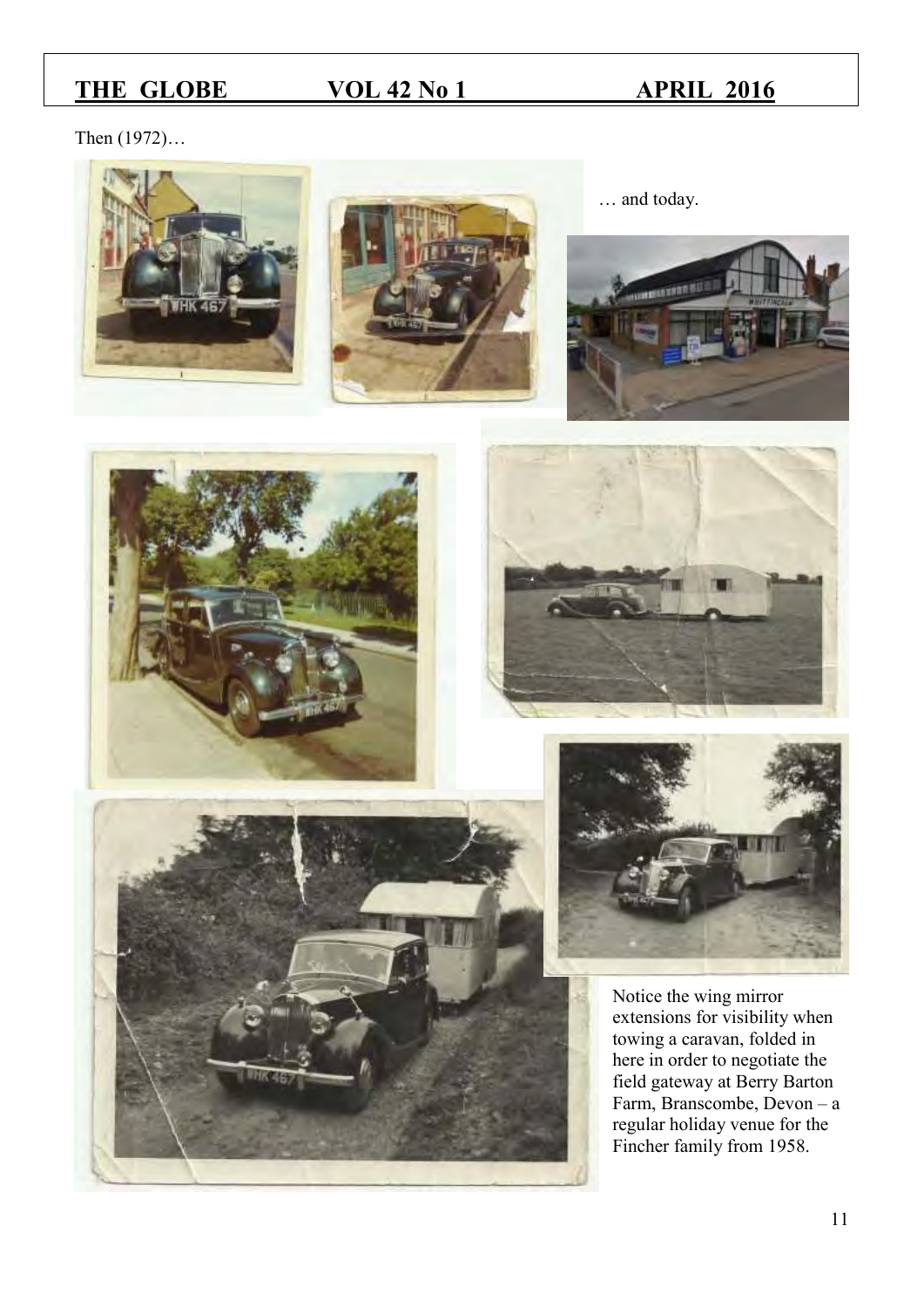Today, accustomed to driving our cars amidst torrents of zippy faster-moving traffic, the thought of attempting it whilst towing a caravan would be daunting; but in the sixties, this was an ideal towing car – powerful enough to hold its own in the traffic of the day even with that burden. For instance, the first



Morris Minors, exactly contemporary with our cars, did not quote 0-60 figures because they could barely go that fast.

The final picture from Jim Fincher's son Rob – the Renown alongside the B-registered (1962) Jaguar mark 2 which replaced it, and it was sold to Karl-Heinz Klemenz.

We hope to be hearing more about WHK as the restoration progresses in Zurich.

At the same time that Jim had his Renown, John Bath owned FRD 144, a TDC. He sold this in 1975, just as the Club was being formed; but this car, too, has reappeared in recent years. After a period off the road it had been re-registered as 461 UXA, and then in 1999 was bought by Eric Jarvis, of Gnomes Cottage, a delightful address. After a decade in Stondon Museum, it then came up for auction last month. It has now been bought by Paul Ward, a past owner of a Razoredge and member of TROC, who intends to address the various issues which have arisen since it was last roadworthy. (Museum life is not very good for cars; they need to be driven, maintained, and – above all – enjoyed.) Paul knows of the whereabouts of Mabel, his previous car, but it was not for sale, so he has taken on this one, and we wish him all the best in continuing the story.

With thanks to Paul Howard, John Bath, Rob Fincher, Karl-Heinz Klemenz, Bernhard Ruest, Andreas Wernli and Paul Ward for their contributions to the research, and for text and images.

\_\_\_\_\_\_\_\_\_\_\_\_\_\_\_\_\_\_\_\_\_\_\_\_\_\_\_\_\_\_\_\_\_\_\_\_\_\_\_\_\_\_\_\_\_\_\_\_\_\_\_\_\_\_\_\_\_\_\_\_\_\_\_\_\_\_\_\_\_\_\_\_\_\_\_\_\_\_\_\_\_

### **TROC Car "Birth Certificate" Service - new charges and system – repeat announcement**

Please note that that the information available for early 1950s cars is limited to:- the date of production, the original colour of body and trim, and any factory-supplied extras. No registration number is shown, as this was provided by the dealer making the sale.

**New procedure:** please send a **cheque for £15 payable to the Club,** to Bob Parsons direct - not to me please - and then email me with your commission number.

NB. We can get a certificate for most Standard-Triumph cars produced in the 1950's, but **not** for the majority of earlier pre-Renown cars, so email me first please for requests for 1800 & 2000 saloons at: **[packard-xgb@tiscali.co.uk](mailto:packard-xgb@tiscali.co.uk)** for the early cars only, so that I can check availability.

With thanks, John Bath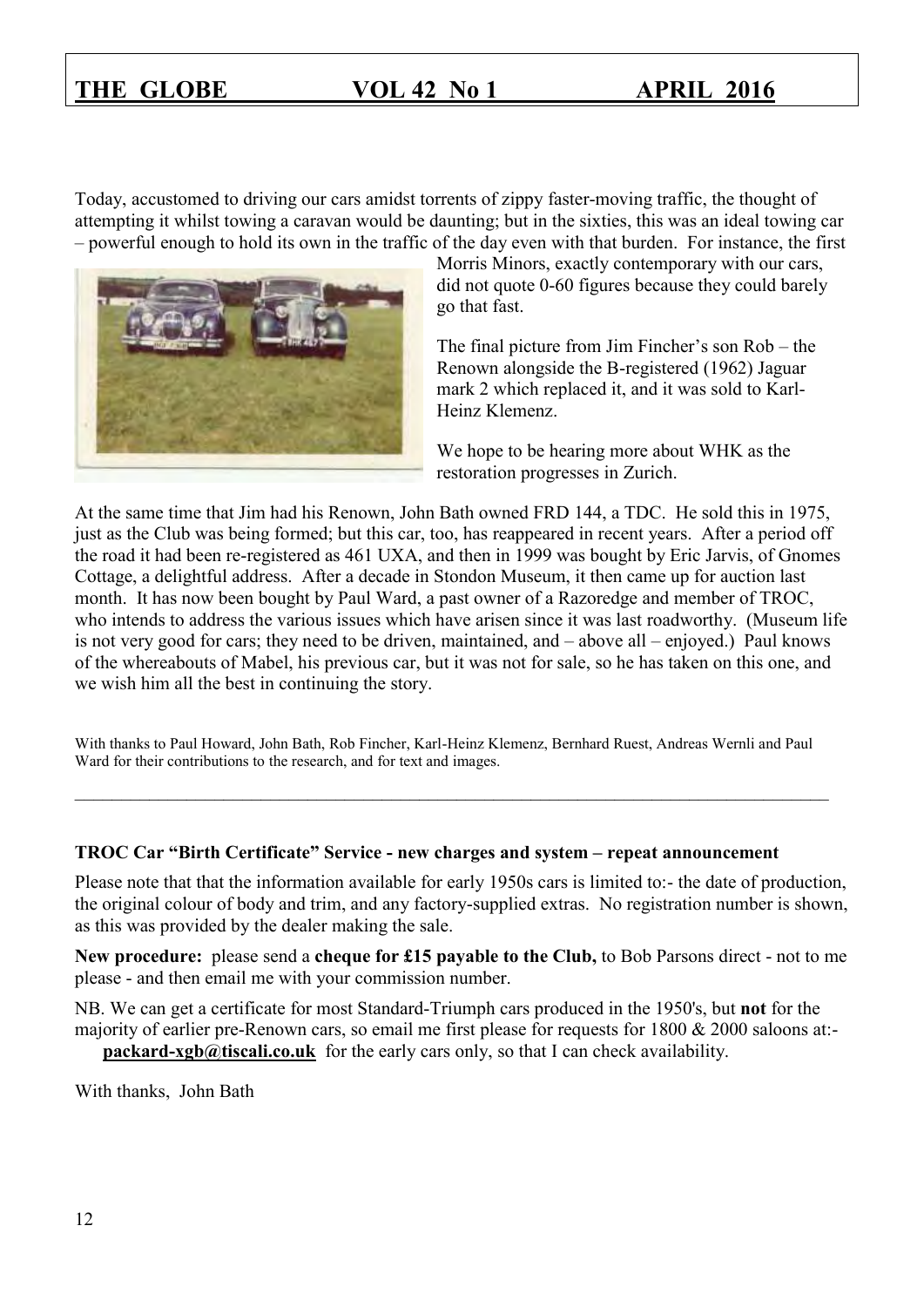### **FROM THE FEDERATION OF BRITISH HISTORIC VEHICLE CLUBS: THE NATIONAL HISTORIC VEHICLE SURVEY 2016**

Dear Member,

The Federation of British Historic Vehicle Clubs, of which our club is a member, has announced the launch of the National Historic Vehicle Survey 2016. This important national survey is designed to identify the importance of the historic vehicle movement to the UK economy and the trends in historic vehicle ownership. The results will be used by the Federation of British Historic Vehicle Clubs to support their work on our behalf in representing the movement's views to Parliament and to ensure we are able to enjoy the use of our vehicles on the roads for many years to come.

Members completing the survey can elect for complete anonymity or may choose to add their email address to the survey to become part of the Federation's focus group to be consulted form time to time on issues important to the historic vehicle movement. The Federation have confirmed that no email addresses will be released to third parties.

The survey is critical for the preservation of our historic vehicle interests and we are happy to give it our full support. We encourage you to participate by completing the survey.

To complete the survey click here **<http://tinyurl.com/zy3qyq2>**

On behalf of the FBHVC may I take this opportunity to thank you for your time and involvement in the survey.  $\_$  , and the set of the set of the set of the set of the set of the set of the set of the set of the set of the set of the set of the set of the set of the set of the set of the set of the set of the set of the set of th

### SUCCESSFUL START OF NEW CLASSIC CAR FESTIVAL

Holden Vintage and Classic, Brightwells, Mintex and Morgan Cars have jointly launched a new Festival of Speed, held at Bromyard, Herefordshire. The inaugural meeting was on Sunday April 3<sup>rd</sup>, and if you have internet access you can view a video report by BBC Midlands on the Holdens website at [www.holden.co.uk](http://www.holden.co.uk/) .



Amongst the many historic cars touring Bromyard High Street: the 1922 Sunbeam land speed record car.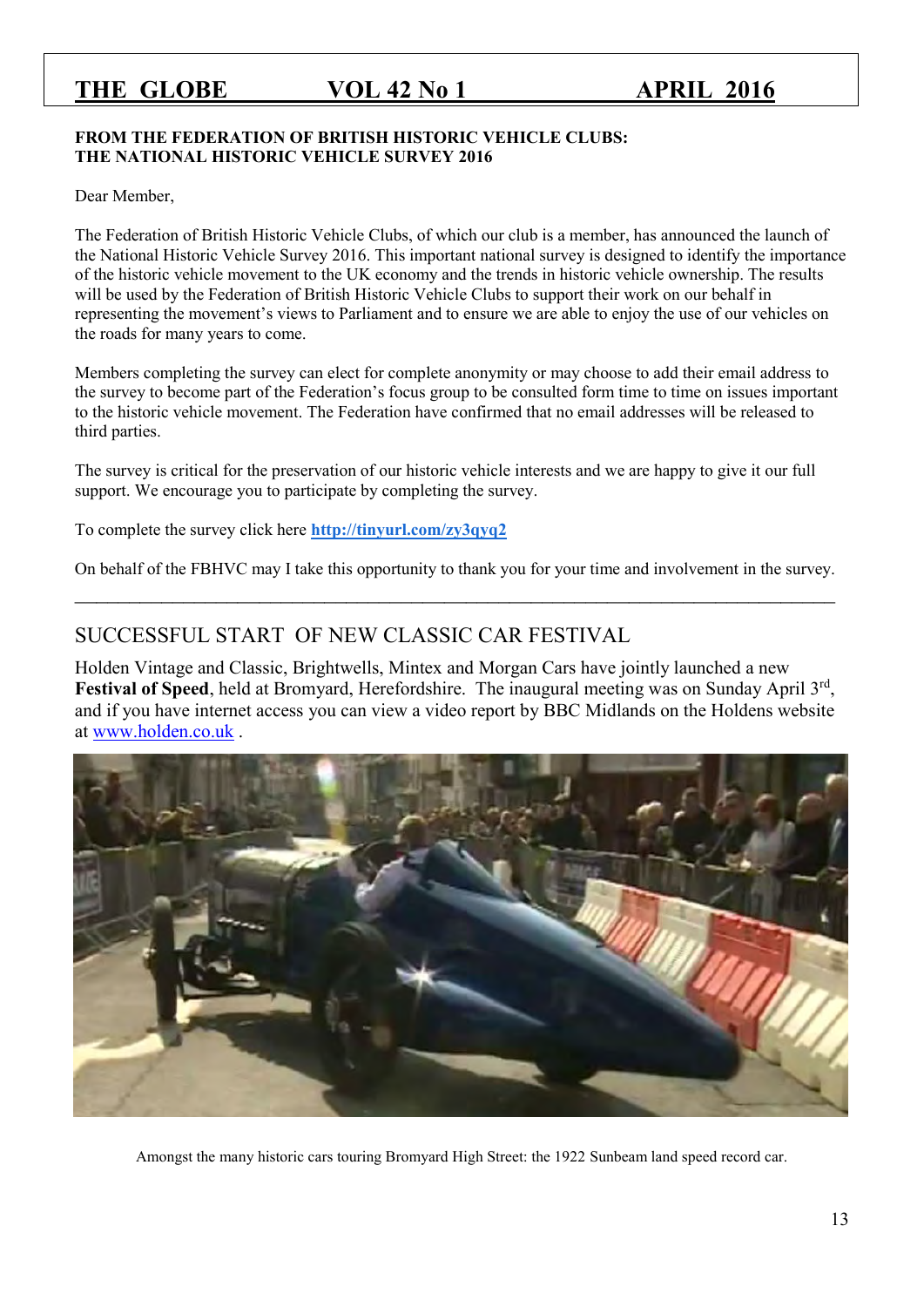# **THOUGHTS FROM THE WORKSHOP AND SPARES SHED**

By Bob Hobbs

The Vanguard 2088cc engines in the TDA, TDB and TDCs are fairly tough old beasts but when provoked can cause quite a lot of trouble. A fairly frequent occurrence is that we receive a request for a new cylinder head gasket, perhaps because there is an oil leak or a decoke is to be performed. A new gasket is supplied and all should be well.

However, all too often a request follows for another gasket. There is usually the comment "there's water in the engine oil". At this point it is almost certain that whoever undertook the work did not follow the instructions in the workshop manual or the advice given when the first gasket was supplied.

The engine is what is often called a "wet liner" design. The cylinders were inserted into the engine block individually. This has the advantage that better quality material was used for the cylinders and it makes reconditioning the engine much easier. The problem is that at the bottom of each liner there is a very thin sealing washer to keep the water where it should be for cooling. The only thing keeping the liners in place is the downward pressure of the cylinder head when fully tightened down. When the head is removed it is ABSOLUTELY essential that retaining clamps are used to hold each pair of liners down. Without these clamps the slightest movement of the crankshaft and hence pistons will cause movement of the liners and the seal at the bottom will be broken. It only takes a few thousandths of an inch!

If this happens then water will seep through and into the oil and if allowed to continue will lead to total failure of the engine. Replacing the seals requires each of the four liners to be removed from the engine which then leads to the need to remove the connecting rods and pistons. One then has to sort out the mess as the rusty mess drops down over the bottom end of the engine. This all becomes expensive and time consuming. It is also completely unnecessary if the original job is done according to the procedures laid down in the workshop manual.

In the pictures below one can see the position of the "figure of eight" gaskets and an example of how to clamp the liners when the head is removed.



Fig. 20. Showing one of the two retainers required to prevent sleeve movement

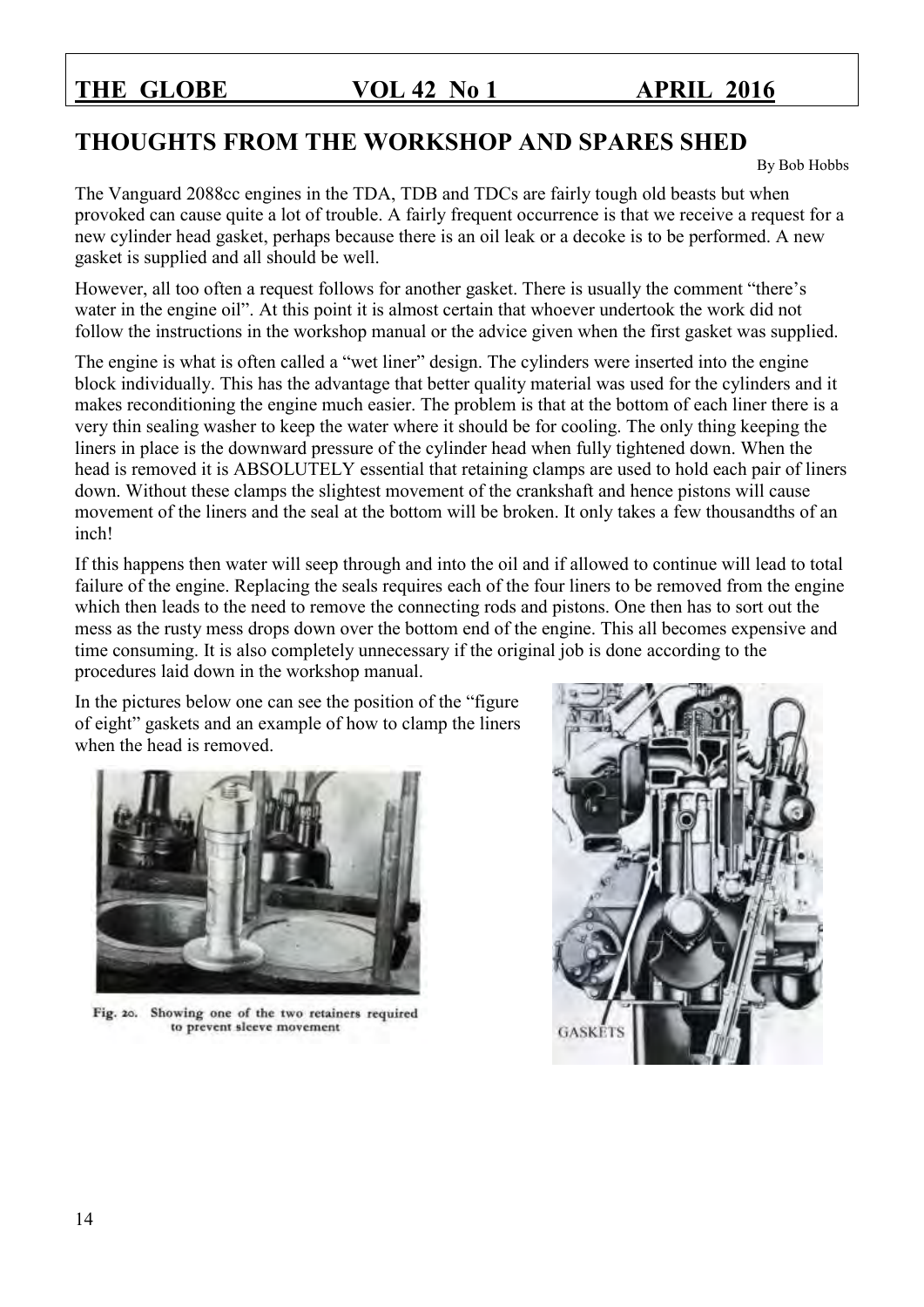### **TRACING OUR ARISTOCRATIC ROOTS: THE BENTLEY MARK VI**

In 1946, after the austerity of the thirties, financial collapse, and absorption by Rolls-Royce, and then six years of war, Bentley cars were looking for a way to move forward into the post-war future. Only nine cars had been produced of the pre-war Mark V in 1939; punitive rates of purchase tax were now being imposed to help pay back the massive loans taken out to fund the war effort, and rationing was a constant reminder of our position as a nation. Bentley's response was to produce, for the first time, a complete off-the-peg car, instead of a rolling chassis which the new owner would have coach-built to their own specifications. It had a tried-and-tested 4½ litre engine, was as well-appointed as one would expect for a car in this part of the market, and had a self-lubricating system by means of a floor pedal which the owners' manual advised should be pressed once every 100 miles.



Image with kind permission of Frank Dale & Stepsons

The Bentley initiative was an immediate success, and there was soon a waiting-list for the cars, despite the £4,473 price-tag (including tax). (The car shown above is currently for sale from Frank Dale's of London, and is expected to reach around £95,000. It has been in Switzerland for several years, and has been restored sympathetically as required to maintain it in top condition.)

This is, undoubtedly, the sort of car Sir John Black had in mind when he tasked his designers with producing the first Razoredge Triumph, using the Roadster chassis and engine, and a mixture of warsurplus aluminium and steel for the body panels in order to cut costs. For around one-fifth of the price of the Bentley, the achievement sketched by the Triumph team, fleshed out and realised by Mulliner's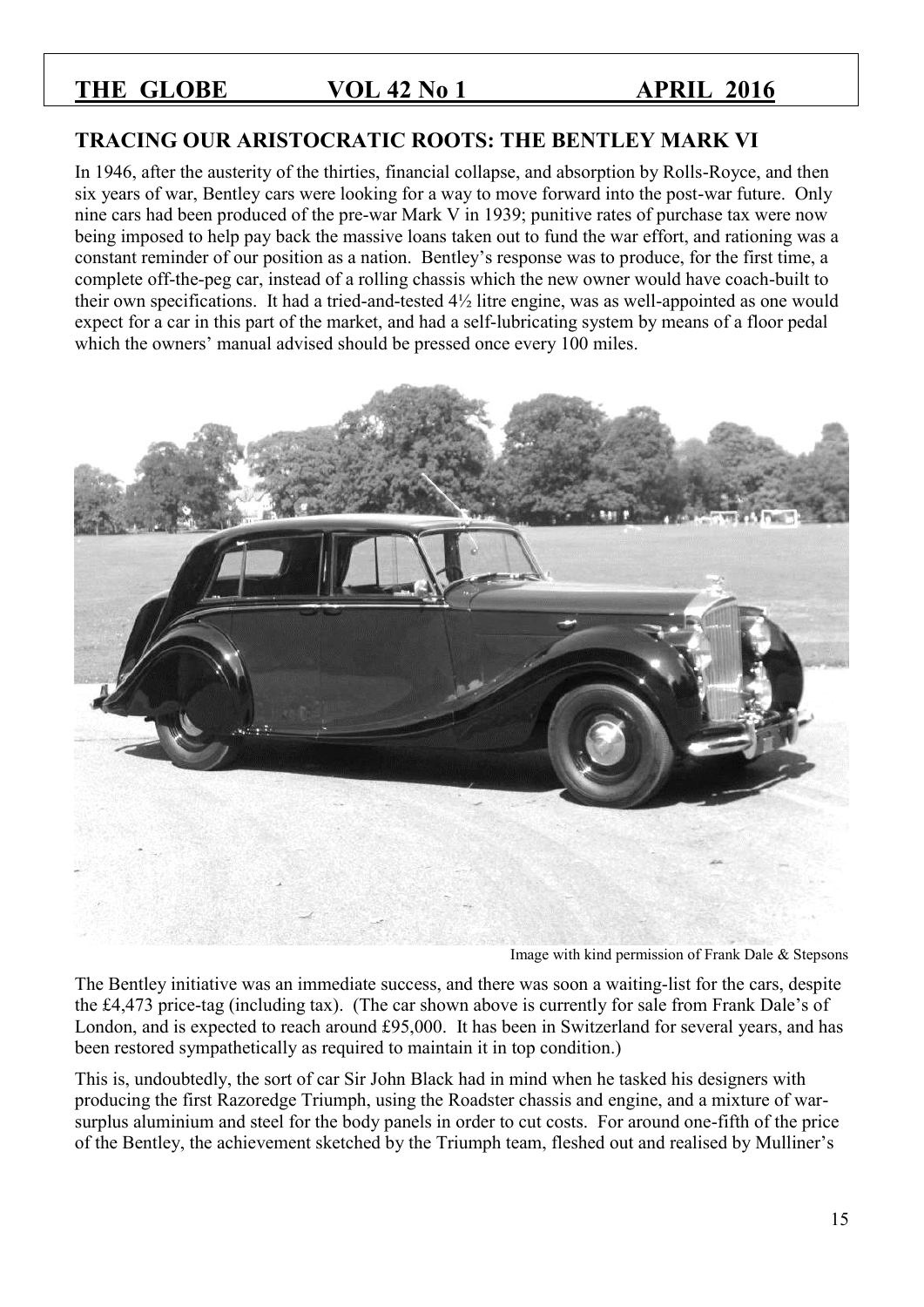designer Les Moore, and then tweaked by Walter Belgrove, was remarkably close to the Bentley in mood and style.

To the Renown owner, looking at the Bentley, there are many features which are immediately familiar – but at a far higher standard of finish and attention to detail. It is not entirely a pleasant experience! There is a strong feeling that "this is what ours was really meant to be like" – but to achieve that, of course, you have to move to the Bentley price-bracket. The bank managers and small and medium sized company owners who bought the Triumph had to content themselves with the style, but not the substance.





Spot the differences: Bentley on the left, Triumph on the right.

These images are actually of model cars, because it was easier to create matching angles for comparison – the Triumph is the Lansdowne model, and the Bentley is by Oxford Die-Cast Models of Swansea – but, sadly, is made in China, as nearly everything is these days.

The Bentley has slightly more rounded contours. I would imagine the Triumph's more angular lines would be intended





to emphasize the 'razoredge' style, which is clearly one of the defining features of the car. It was probably not for cost-saving purposes – despite first appearances, there are only three lines on the Triumph which are actually straight.

The model Bentley is the 'standard' fully-finished car; the large picture above was in fact a coach-built variation, one of 195 made by H J Mulliner in Chiswick, providing the additional fourth side window and making it even closer to our cars. The standard Bentley only had three windows along the side.



Image by kind permission of Skywagons.com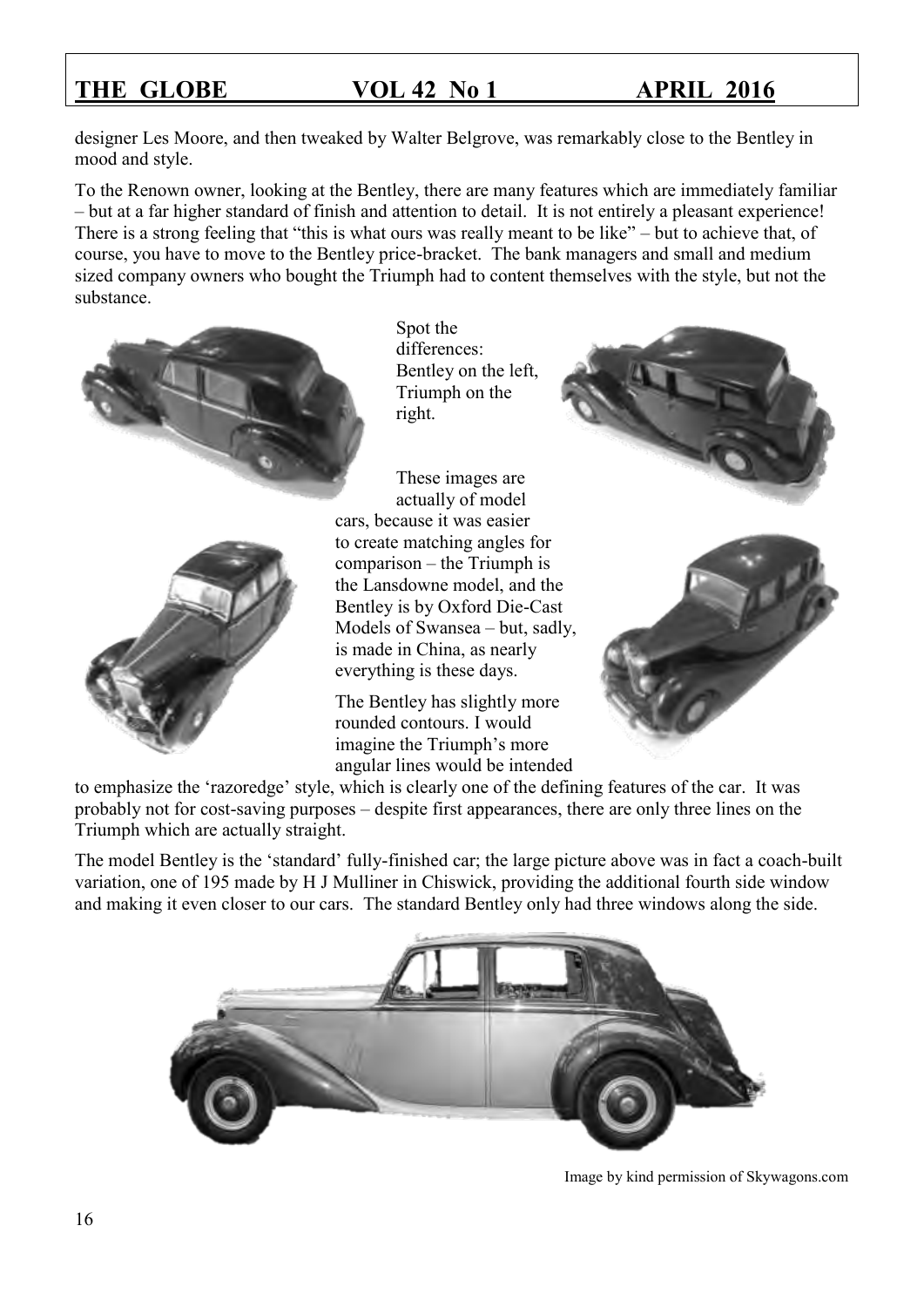# **WHAT'S ON: RECENT AND FORTHCOMING EVENTS**

A list of suggested events which might be of interest to help you plan your motoring activities. *If you know of a good event in your area, please recommend it. Emails to the Editor.* 

*If you are out in your car – please send us some pictures! (It doesn't have to be super-special. It's always good to share Razoredges out and about.)*

| Sunday 3rd April and first<br>Sunday each month                           | A gentle road-run for any classics, meeting at 2pm at the Departure<br>Lounge Café, Basingstoke Road, Alton, Hants. Might even try this one<br>myself!                                                                                                                                                                                                                                                                                                                                                                                                                                                                                                                                                                                                                                                                                                                                                                                                                                                                                                                |
|---------------------------------------------------------------------------|-----------------------------------------------------------------------------------------------------------------------------------------------------------------------------------------------------------------------------------------------------------------------------------------------------------------------------------------------------------------------------------------------------------------------------------------------------------------------------------------------------------------------------------------------------------------------------------------------------------------------------------------------------------------------------------------------------------------------------------------------------------------------------------------------------------------------------------------------------------------------------------------------------------------------------------------------------------------------------------------------------------------------------------------------------------------------|
| Saturday 9 <sup>th</sup> April                                            | Gaydon Spring Classic Virgins Day is intended to provide helpful<br>information for new and prospective Classics owners; with<br>demonstrations and a chance to ask the experts.                                                                                                                                                                                                                                                                                                                                                                                                                                                                                                                                                                                                                                                                                                                                                                                                                                                                                      |
| Also that weekend:                                                        | Malvern Commercial vehicles show; Aston Martins at Beaulieu; Italian<br>cars at Sharnbrook Hotel, Bedfordshire, breakfast meeting with road run;<br>Vauxhall Bedfords meeting at Luton; MGs of all ages at Brooklands.                                                                                                                                                                                                                                                                                                                                                                                                                                                                                                                                                                                                                                                                                                                                                                                                                                                |
| Tuesday 12 <sup>th</sup> April                                            | Informal meeting, no booking needed, on the quay at Christchurch,<br><b>Dorset.</b> $11am - 5pm$ .                                                                                                                                                                                                                                                                                                                                                                                                                                                                                                                                                                                                                                                                                                                                                                                                                                                                                                                                                                    |
| $15th - 17th$ April                                                       | The Flying Scotsman Rally, - nothing to do with the newly-restored train<br>- leaving Belvoir Castle, touring through Lincolnshire, Yorkshire and<br>Northumberland over three days, and after touring a few lochs, finishing<br>at Gleneagles Hotel in Scotland. It's for pre-war cars, so our Razoredges<br>are a bit too Johnny-come-lately, and besides all 100 places for this year<br>are taken. However, they are recruiting for Marshals – which would be a<br>grand day out in a Renown, wouldn't it? Helping to support a great event,<br>and having a grand-stand view? Contact Bob Hargreaves, chief Marshal,<br>at $\underline{bob}$ .hargreaves@btinternet.com or phone 01229 587 777; or visit the<br>website at http://www.endurorally.com/pages/marshals-wanted for further<br>details. It's organised by the Endurance Rally Association, who have<br>long experience and a good reputation for organising. (They also run the<br>Peking-to-Paris Challenge, trans-Americas, trans-Sahara, and the Road to<br>Mandalay, so they'd need to be good.) |
| Sunday 24 <sup>th</sup> April<br><b>DRIVE</b><br>IT<br>$\boldsymbol{DAY}$ | <b>DRIVE IT DAY</b> – events happening all over. One, which might be of<br>extra interest: the Standard Club, our close cousins, New Forest Group,<br>meet at the Bear and Ragged Staff, at Stonymarsh, near Romsey, at 10am,<br>for a quiet drive around the Hampshire and Wiltshire lanes, returning to<br>the Bear for a late Sunday lunch. Sounds perfect to me! If you can find a<br>better – write and tell us about it, with a photo. The Derby Bentley<br>boys are doing a 'Wander to Wensleydale'; veteran sports cars are at<br>Silverstone, and historic ones at Donington; Bugattis will be pounding up<br>the Prescott Hill Climb; an informal gathering at the Flower of May, at<br>Lebberston Cliff near Scarborough; anything goes at Brooklands; Morgan<br>three-wheelers will be at Crich Tramway Museum; 700 classic cars<br>expected at Discovery Park, Sandwich - only 5 miles from me, so I have                                                                                                                                                |
|                                                                           | no excuse – all classics welcome at the Rural Life Centre, Farnham,                                                                                                                                                                                                                                                                                                                                                                                                                                                                                                                                                                                                                                                                                                                                                                                                                                                                                                                                                                                                   |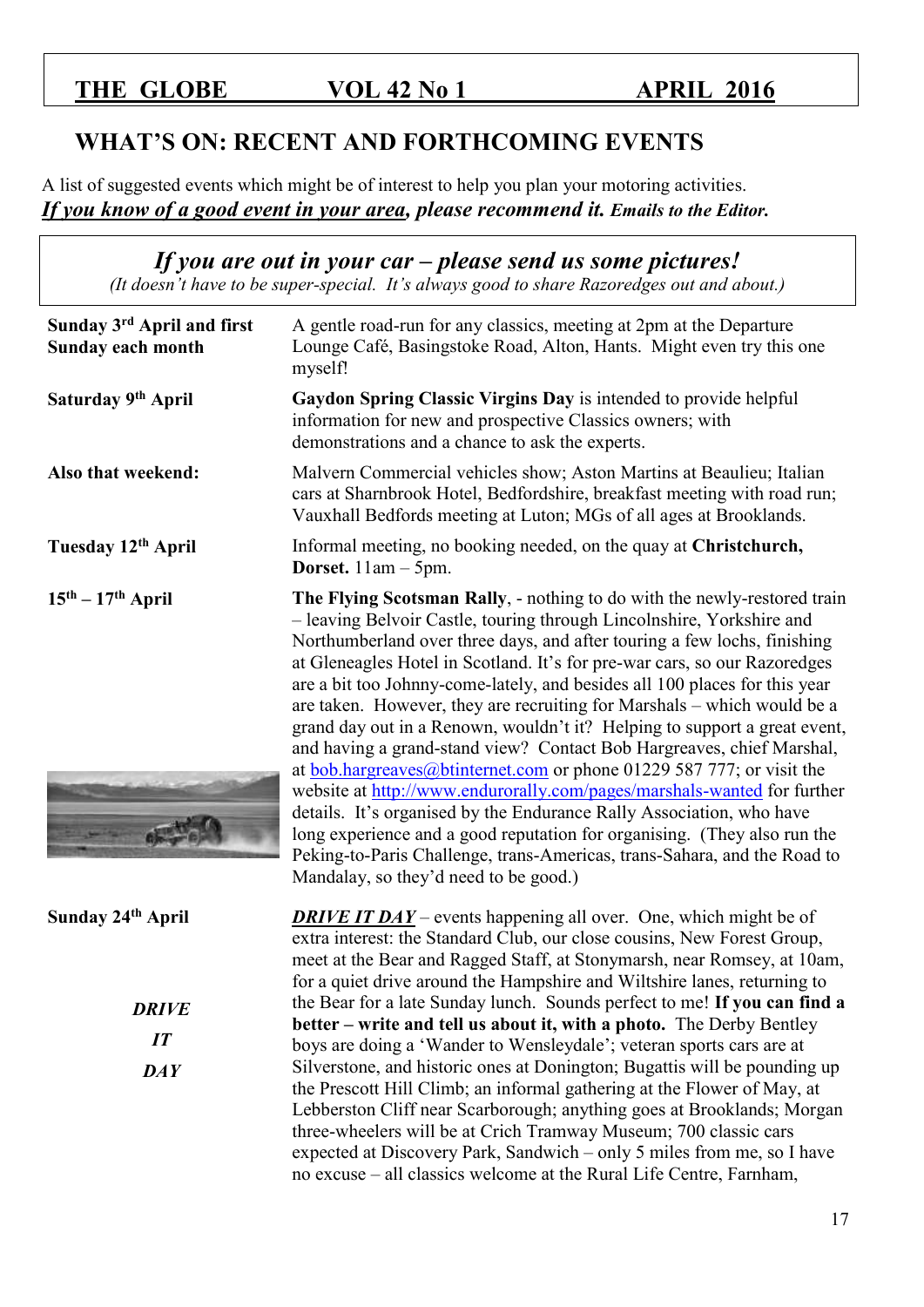| <b>DRIVE</b><br>IT<br>DAY<br>Please note our appeal – see<br>Editorial, page 2. | Surrey; a proper rally with regularity tests and off-road sections, but at a<br>gentle pace, in the Scottish Malts run, 24 <sup>th</sup> -29 <sup>th</sup> , based around Cameron<br>House on Loch Lomond; buses gathering at Amberley, West Sussex; for<br>the especially patriotic there's the St George's Day Run in Norfolk,<br>starting in Sheringham and finishing at Sandringham, in aid of the Air<br>Ambulance for which Prince William is a pilot; Birmingham Morris<br>Minors will be at Coventry Motor Museum, and welcome all other<br>classics; the Wheel Nuts meet at Stroud in Gloucestershire; Land Rovers<br>at Stoneleigh; breakfast at the Deanston Distillery, Doune, do the<br>highland rally and finish at the Rest and be Thankful (well, there's a<br>classic hill climb on the course). |
|---------------------------------------------------------------------------------|-------------------------------------------------------------------------------------------------------------------------------------------------------------------------------------------------------------------------------------------------------------------------------------------------------------------------------------------------------------------------------------------------------------------------------------------------------------------------------------------------------------------------------------------------------------------------------------------------------------------------------------------------------------------------------------------------------------------------------------------------------------------------------------------------------------------|
| $28th - 30th$ April                                                             | THREE hill climbs if you choose the Manx Classic on the Isle of Man.                                                                                                                                                                                                                                                                                                                                                                                                                                                                                                                                                                                                                                                                                                                                              |
| April $30^{th}$ – May $1^{st}$                                                  | At Magny Cours, France, the British Classic hosted by Jaques Lafitte; a<br>parade on the circuit, a reconstructed historic village in the centre of the<br>circuit.                                                                                                                                                                                                                                                                                                                                                                                                                                                                                                                                                                                                                                               |
| April 30th - May 2nd                                                            | The Rushden Cavalcade of Transport, Northants. Just off the A6,<br>including a Country Fair.                                                                                                                                                                                                                                                                                                                                                                                                                                                                                                                                                                                                                                                                                                                      |
| Monday May 2nd                                                                  | St Catherine's Fair, Guildford, Surrey; a traditional May Fair with 80-<br>120 classics attending. Trophies for best in show, oldest, best restoration.                                                                                                                                                                                                                                                                                                                                                                                                                                                                                                                                                                                                                                                           |
| $2nd - 6th$ May                                                                 | St Mawes Classic: only a limited number of cars (20), but travelling<br>about all over Cornwall during the four days. Visits; great meals.                                                                                                                                                                                                                                                                                                                                                                                                                                                                                                                                                                                                                                                                        |
| Sunday 8 <sup>th</sup> May                                                      | Mendip Vintage and Classic Tour, limited to 150 cars, touring Somerset<br>and the Mendips. Lovely.                                                                                                                                                                                                                                                                                                                                                                                                                                                                                                                                                                                                                                                                                                                |
| Sunday 8 <sup>th</sup> May                                                      | British Commercial Vehicle Museum spring show, at Leyland near<br>Preston, Lancashire. They'd love you to come and see the Museum.                                                                                                                                                                                                                                                                                                                                                                                                                                                                                                                                                                                                                                                                                |
| $13th - 15th$ May                                                               | Monaco Grand Prix Historique: on the famous street circuit around the<br>town, a series of races from 9am through to 6pm, featuring different ages<br>of classic sports cars from 1930s Bugattis to 1970s F1 cars.                                                                                                                                                                                                                                                                                                                                                                                                                                                                                                                                                                                                |
| Sunday 26th June 2016                                                           | The TROC Annual rally for 2016 will be held at Hatfield House,<br>Hertfordshire; the site of the old Royal Palace where Elizabeth I grew up.<br>The rally itself will be held in the park just outside the formal gardens and<br>right in front of the main entrance to the house. We will have our own                                                                                                                                                                                                                                                                                                                                                                                                                                                                                                           |



right in front of the main entrance to the house. We will have our own entrance to the park rather than use the normal public entrances and so will enjoy a short drive through the park as well. Two choices for tickets: either for the Park and West Gardens (a formal garden surrounded by a massive yew hedge), or for the Park, West Gardens and the house itself.

We are hoping that the attraction of the house and gardens, the superior Stables Yard dining area, will mean that there is enough to do to please everyone. Dogs are permitted at the rally site but not in the formal gardens or house. We hope these changes will mean that even more people and their cars can attend. In addition the Triumph Roadster Club and the Mayflower Club will be joining us this year.

Please do put the date in your diary NOW!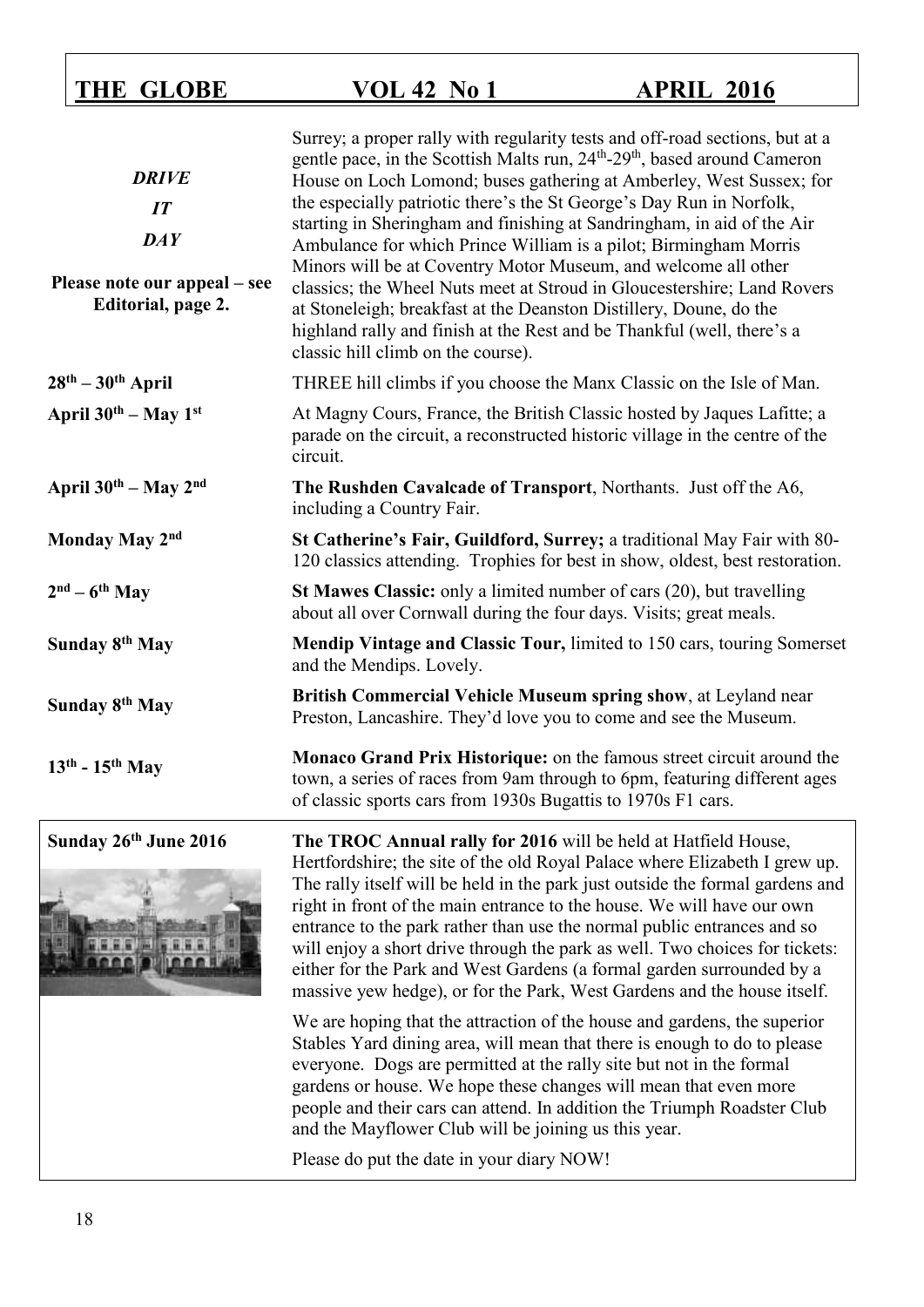### A PERSONAL INVITATION TO A CONTINENTAL MEETING

from Bernhard Ruest

The Swiss Classic British Car Meeting in Morges on the shores of the Lake Geneva always sees a remarkable attendance with all kinds of cars. A good place too; I was there with my Triumph Italia some years ago. Cars from 1940 to 1949 will be grouped together (and it is very attractive there indeed); Razoredges will be very prominently presented.

From the organisers: **We wish you a very Happy New Year**, full of good health and many enjoyable



As my 1800 will near the end of the complete retrim (dashboard found among The Globe's ads; headlining, door trim, seating, carpets) with leather to Rolls Royce's standards, I hope we can be proud to show our Triumphs.

As TROC member Jacques Faerber lives on these shores, it won't be a long way for him and I'm already looking forward to meeting him.

If nothing goes wrong I will be there; but it is still to be confirmed.

Best wishes, Bernhard.

Bernhard's 1800 preparing to emerge from its period of restoration

hours driving your British car.

The photographs of the  $3<sup>rd</sup>$  Oct 2015 rally are now on the website at [http://www.british-cars.ch/photos\\_a.html](http://www.british-cars.ch/photos_a.html)

For the 2016 edition of the Swiss Classic British Car Meeting we are again hoping for great weather and we have one unusual anniversary celebration,

The guests of honour in 2016 will not be a single make; we propose celebrating the **70th anniversary of the resumption in 1946 of car and motorcycle production in Britain**, after the Second World War.

TROC member Jacques Faerber's TD in Morges, October 2015. Image by kind permission of Stephen Butterworth; find more of his work at [http://www.entourage-butterworth.net/Car\\_Galleries/en/morges-current/index.html](http://www.entourage-butterworth.net/Car_Galleries/en/morges-current/index.html) .

We would like to put together a display of all British cars and motorcycles manufactured in the years 1946, 1947, 1948 and 1949. British cars and motorcycles manufactured from 1940 to 1945 are also welcome of course, but these are even rarer.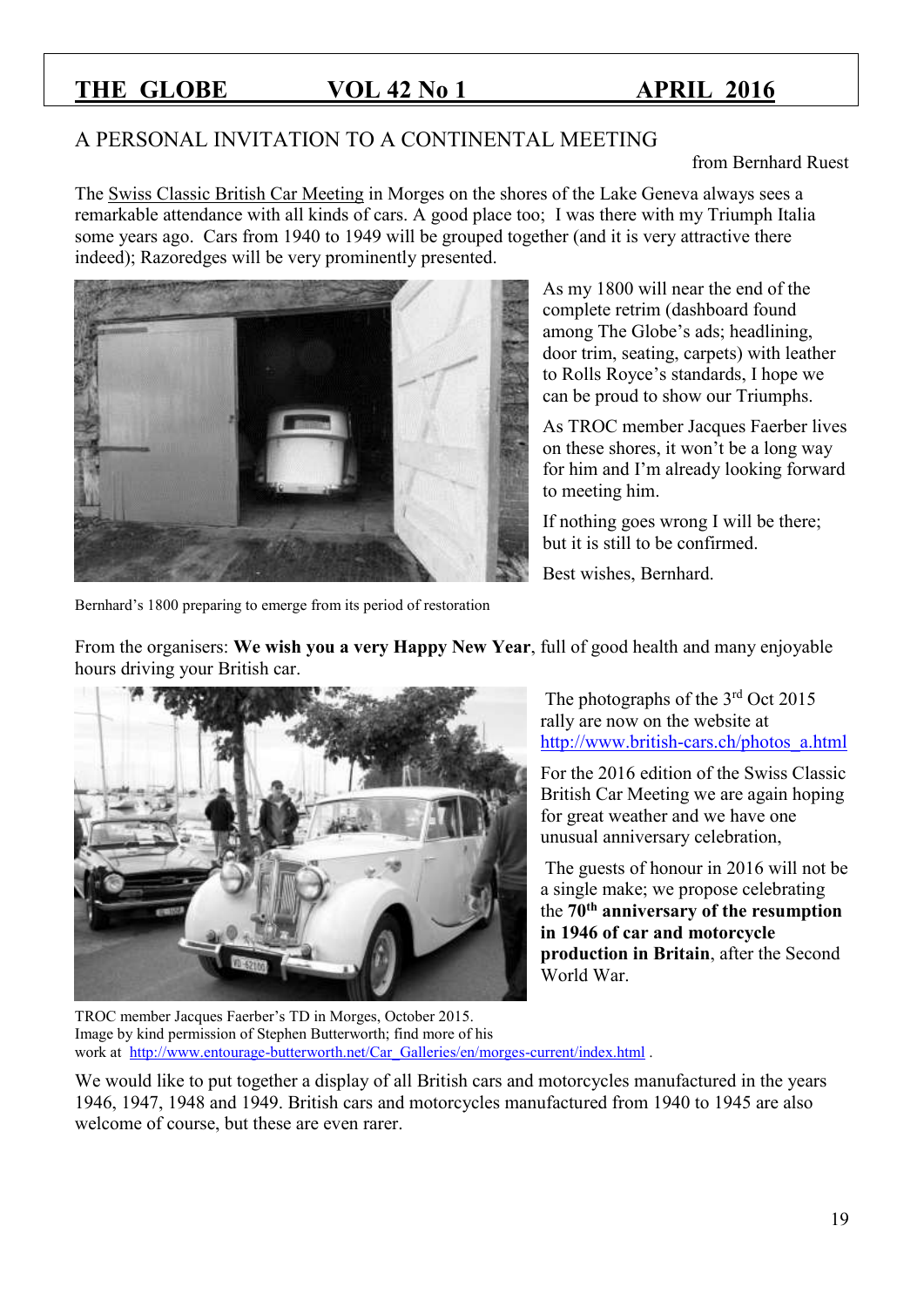We will attempt to re-create in Morges the British contingent of the first post-war car exhibition in the UK, **the 1948 London Earls Court Motor Show. Owners and passengers in period dress will be particularly welcome.**

If you own a British vehicle built between 1940 and 1949, please reserve Saturday 1<sup>st</sup> October 2016 to put your treasure on display in Morges on that date. And if you know other owners of British vehicles built in 1940 to 1949, please visit the link [http://www.british-cars.ch/index\\_a.html](http://www.british-cars.ch/index_a.html) .



They decided to rustle up a quick picnic. Note the silver cake stand.

**Motorbikes** will again be grouped together on the quay next to the Old Port.

**The quays will welcome all other British makes and models, as long as they are 20 years old or more.** Sadly, due to space restrictions, modern Range Rovers, Land Rovers, Jaguars and New Minis less than 20 years old will not be admitted.

We also would like to remind you that entrance to the Swiss Classic British Car Meeting is free to all participants and the public thanks to the generosity of our sponsors.



2002-2015 @ Swiss Classic British Car Meeting Morges - iMedia Solutions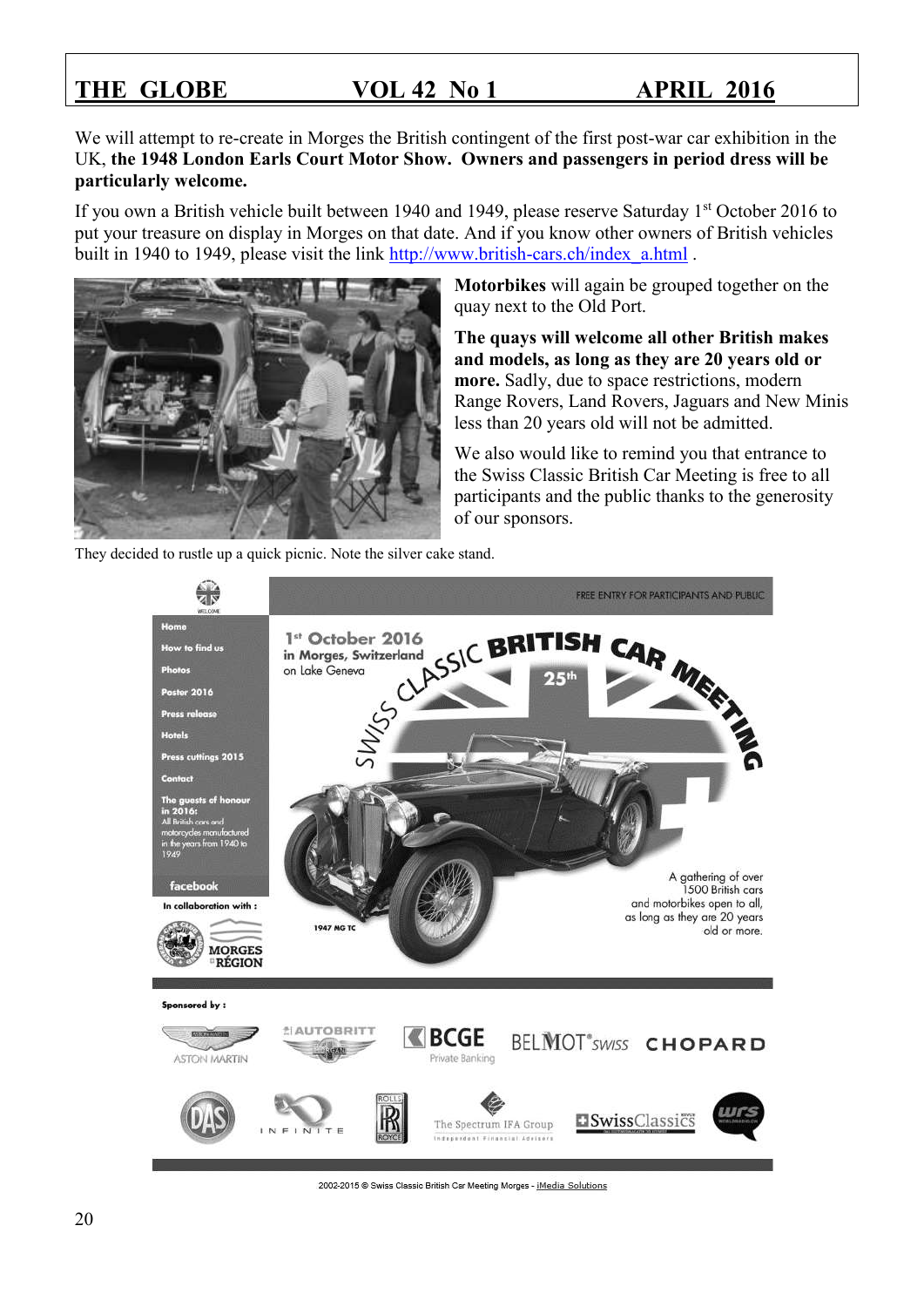### **ITEMS FOR SALE AND WANTED; OFFERS OF SERVICE**

*Advertisers are asked to keep an eye on their advertisements in subsequent issues of the Globe, and to inform the editor when items are no longer for sale, or no longer sought. Email [editor@trocltd.com](mailto:editor@trocltd.com)*.

*Please Note that there is a similarly-named company, selling Roadster*  and other spares. To avoid error, please use the contact phone and email *details shown in this magazine.*

*TROC offers no guarantee of the bona fides of any advertiser. Members transacting business with any member or non-member do so entirely at their own risk and are recommended to take all normal precautions when doing so. You are strongly recommended to ascertain the suitability of such parts or cars to your requirements.* 

**FOR SALE: TD 1800, 'Marmaduke' –** a treasured family member for 40 years. Age (mine, not his) causes sale. Also included – a complete set of 'Globe' newsletters. The car has been in regular use, and has been re-upholstered, re-chromed, and properly maintained; complete history. Located in Knutsford, Cheshire. £4,000 – contact D Naylor on 01565 634 516.

**WANTED FOR TDC** 2 Pistons for the front brake cylinders as shown in the workshop manual Section R Figure 3 Item C. Please contact Tony Adlard 01544 231627 or email janda4142@gmail.com

**WANTED** – the following parts for 1954 TDC: aluminium curved internal wheel arch trims x2; aluminium internal trims to floor of door openings – two large shaped ones to front, two shorter ones to rear; metal trim to front door pillar (carries front door striker plate/catch) x2; curved metal door retainers x2 front, x2 rear. Dashboard knob S & H. Bonnet hinges, boot panel hinge. TDC jack and toolkit. Contact Andy Kemp, 25 Heath Road, Alresford, Essex CO7 8DT; phone 01206 825 319.

**FOR SALE: TDB 2093 DL, MAR 521, first registered 15th September 1951.** Engine No V4636FJ. The vehicle has had 3 owners since new. The last MoT expired May  $14<sup>th</sup>$  1983. The car has been garaged since then; the engine was last run in 2014. Fulcrum pins and bushes for both offside and nearside are required, also rear exhaust pipe. Other spares are available as part of the sale. Original handbook. The leatherwork and carpets are in very good order including boot. The vehicle is sold as seen; OFFERS OVER £5,000. Telephone 01525 712 947, J E Washington.



**FOR SALE:** One wheel (no tyre) DRO 4½" Jx 16" SR; 1 wheel (no tyre)

4"x16". Both have just been powder-coated silver. 2x inner front wings for TDB. Contact Andy Kemp, 25 Heath Road, Alresford, Essex CO7 8DT; phone 01206 825 319.

**FOR SALE** – set of four wheels for TDB/TDC, reasonable condition, no tyres or tubes, £40 the set; contact Roger Hattson on 01202 922 140. Current location Bournemouth.

**FOR SALE – TDC 1080 DL** I currently have a 1952 Triumph Renown for sale. It is not MOT but has been off the road for a couple of years due to time scale. It was a runner when last used. There is some body work required ie rust on bumpers. It would make a good project for someone who would like to give this car some TLC. Details are as follows: colour black, Chassis Number TDC 1080DL, registration MYX 405, Engine Number TDC1274E. Open to realistic offers only. Contact tel: 01270 668 834

**FOR SALE** TDB 2024 registered NUM 629. No MoT, some work required on bodywork. Good running engine and £400-worth of spares and workshop manual will be included in this reluctant sale. More details from David Jones on 07833 059 154.